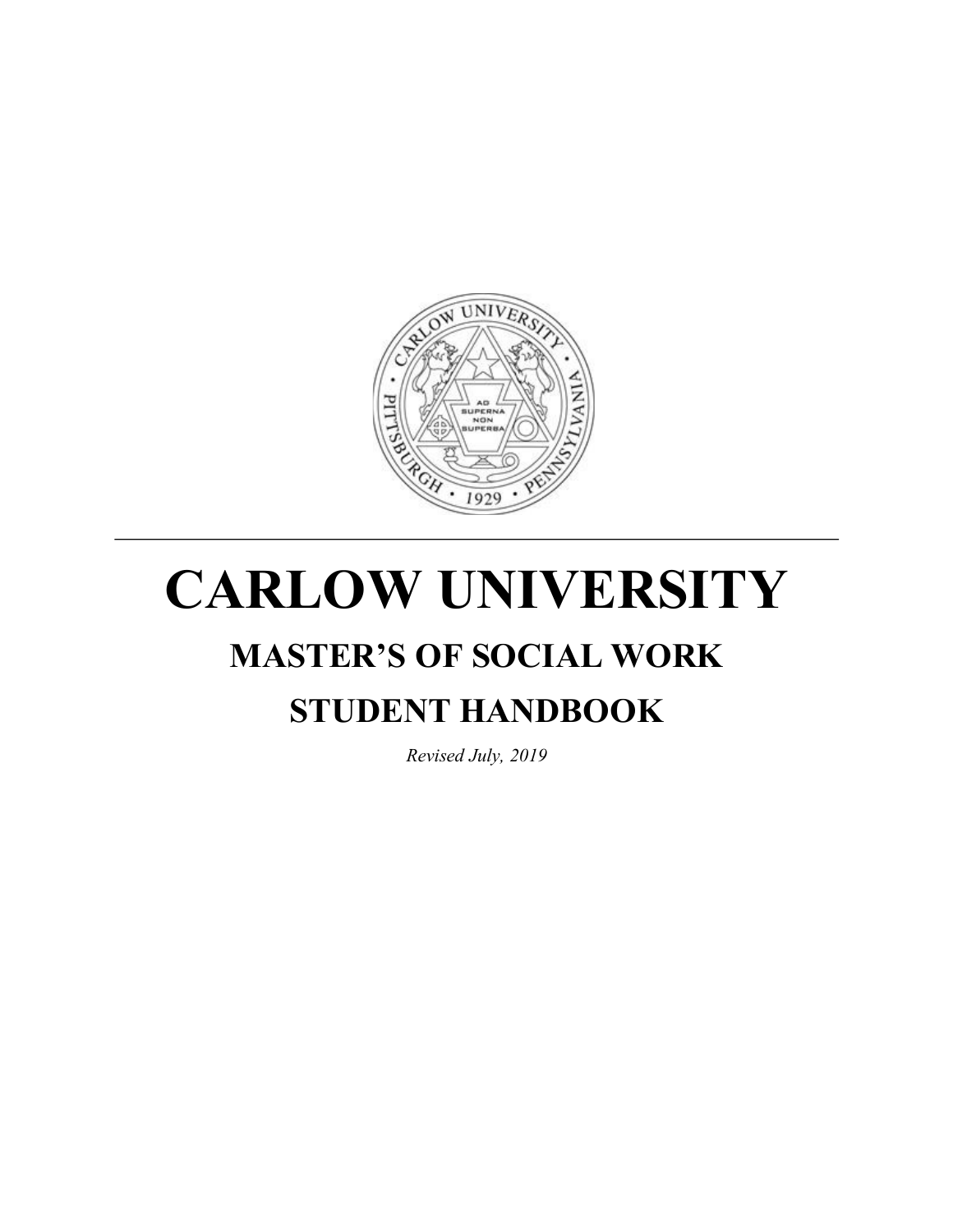# **Table of Contents**

| Pennsylvania State Board of Social Workers, Marriage and Family Therapists and Professional                                                                                                                       |  |
|-------------------------------------------------------------------------------------------------------------------------------------------------------------------------------------------------------------------|--|
|                                                                                                                                                                                                                   |  |
|                                                                                                                                                                                                                   |  |
|                                                                                                                                                                                                                   |  |
|                                                                                                                                                                                                                   |  |
|                                                                                                                                                                                                                   |  |
|                                                                                                                                                                                                                   |  |
| 1.                                                                                                                                                                                                                |  |
| $\overline{2}$ .                                                                                                                                                                                                  |  |
| 3.                                                                                                                                                                                                                |  |
|                                                                                                                                                                                                                   |  |
|                                                                                                                                                                                                                   |  |
|                                                                                                                                                                                                                   |  |
|                                                                                                                                                                                                                   |  |
|                                                                                                                                                                                                                   |  |
|                                                                                                                                                                                                                   |  |
|                                                                                                                                                                                                                   |  |
|                                                                                                                                                                                                                   |  |
|                                                                                                                                                                                                                   |  |
|                                                                                                                                                                                                                   |  |
|                                                                                                                                                                                                                   |  |
|                                                                                                                                                                                                                   |  |
|                                                                                                                                                                                                                   |  |
|                                                                                                                                                                                                                   |  |
|                                                                                                                                                                                                                   |  |
| The program describes policies and procedures for awarding Advanced Standing18                                                                                                                                    |  |
| The program submits its written policy indicating that it does not grant social work course credit for life<br>experience or previous work experience. Including how the program informs others of this policy 18 |  |
| The program describes its academic and professional advising policies and procedures 18                                                                                                                           |  |
| The program submits policies and procedures for evaluating students' academic and professional                                                                                                                    |  |
| The program submits policies and procedures for terminating a student from the program for reasons of<br>The program describes its policies and procedures specifying students' rights and opportunities to       |  |
| Describe how program provides opportunities and encourages students to organize their interests 27                                                                                                                |  |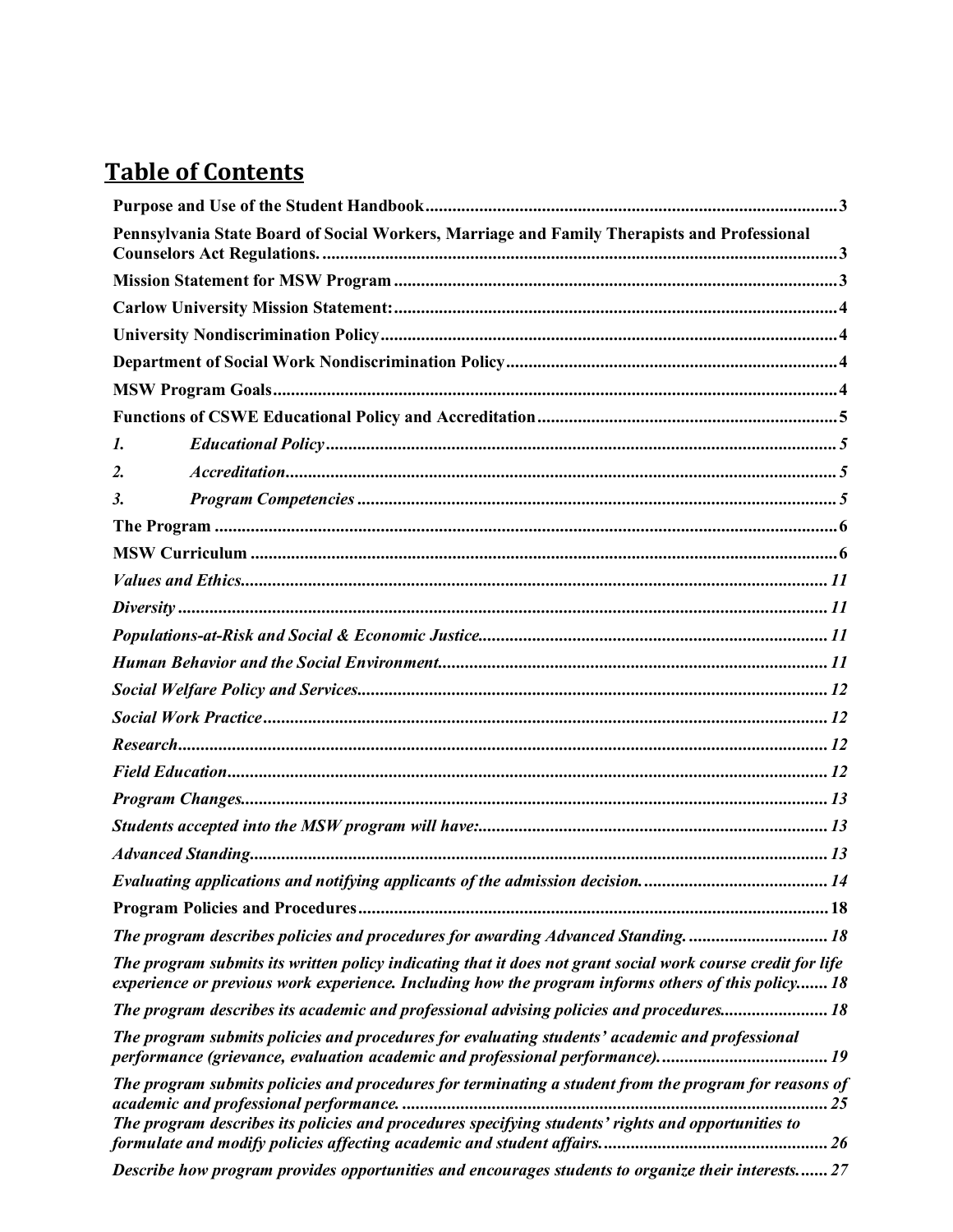## **Purpose and Use of the Student Handbook**

The *MSW Handbook* is designed to provide information that you will need to complete the MSW degree. It contains information that will help you to plan your program of study for your area of specialization: Direct or Macro Practice. Based on the Social Work values of selfdetermination and respect for the individual, this information will assist you in planning and assessing your progress.

These policies have been set by the University's curriculum approval process, by the Social Work Department for admission into the Program, or the faculty for field placement and appear in the *Field Manual.* The MSW Student Organization and University advising and registration procedures set additional policies. These procedures are included in this handbook*.* Your academic advisor will be happy to assist you in any of these areas. Please remember, it is ultimately your responsibility to learn and meet requirements that are outlined in the handbook*.*

## **Pennsylvania State Board of Social Workers, Marriage and Family Therapists and Professional Counselors Act Regulations.**

It is important for students who are working toward the Master's degree in the profession of Social Work to be aware of these regulations. Refer to the following web site:

www.dos.state.pa.us/bpoa/LIB/bpoa/20/10/socwkbd-act.pdf

Note: among the many qualifications necessary for licensure in Pennsylvania, according to the Board, the following regulation holds:

*An applicant shall be qualified for licensure to hold oneself out as a licensed social worker, provided he or she submits proof satisfactory to the board that:*

- 1) *He or she is of good moral character.*
- 2) *He or she has received a master's degree in social work from an accredited school of social work or social welfare or a doctoral degree in social work.*
- 3) *He or she has passed an examination duly adopted by the board.*
- 4) *His or her application has been accompanied by the application.*
- 5) *He or she has not been convicted of a felony under the act of April 14, 1972 (P.L. 233, No. 64), known as The Controlled Substance, Drug, Device and Cosmetic Act, or of an offense under the laws of another jurisdiction, which, if committed in this Commonwealth, would be a felony under The Controlled Substance, Drug, Device and Cosmetic Act, unless: please refer to the PA Social Workers, Marriage and Family Therapists and Professional Counselors Act for details.*

Students must realize that successful completion of the Social Work Program does not guarantee the right to a position or the right to licensure in Pennsylvania or in any other jurisdiction. In addition, students may be asked to obtain Child Abuse and Criminal Background clearances as pre-requisites to a field placement experience.

## **Mission Statement for MSW Program**

The mission of the Master of Social Work Program at Carlow University is to educate and prepare students for advanced level social work, providing a generalist foundation intended to promote human and social well-being through specializations in Direct Practice and Macro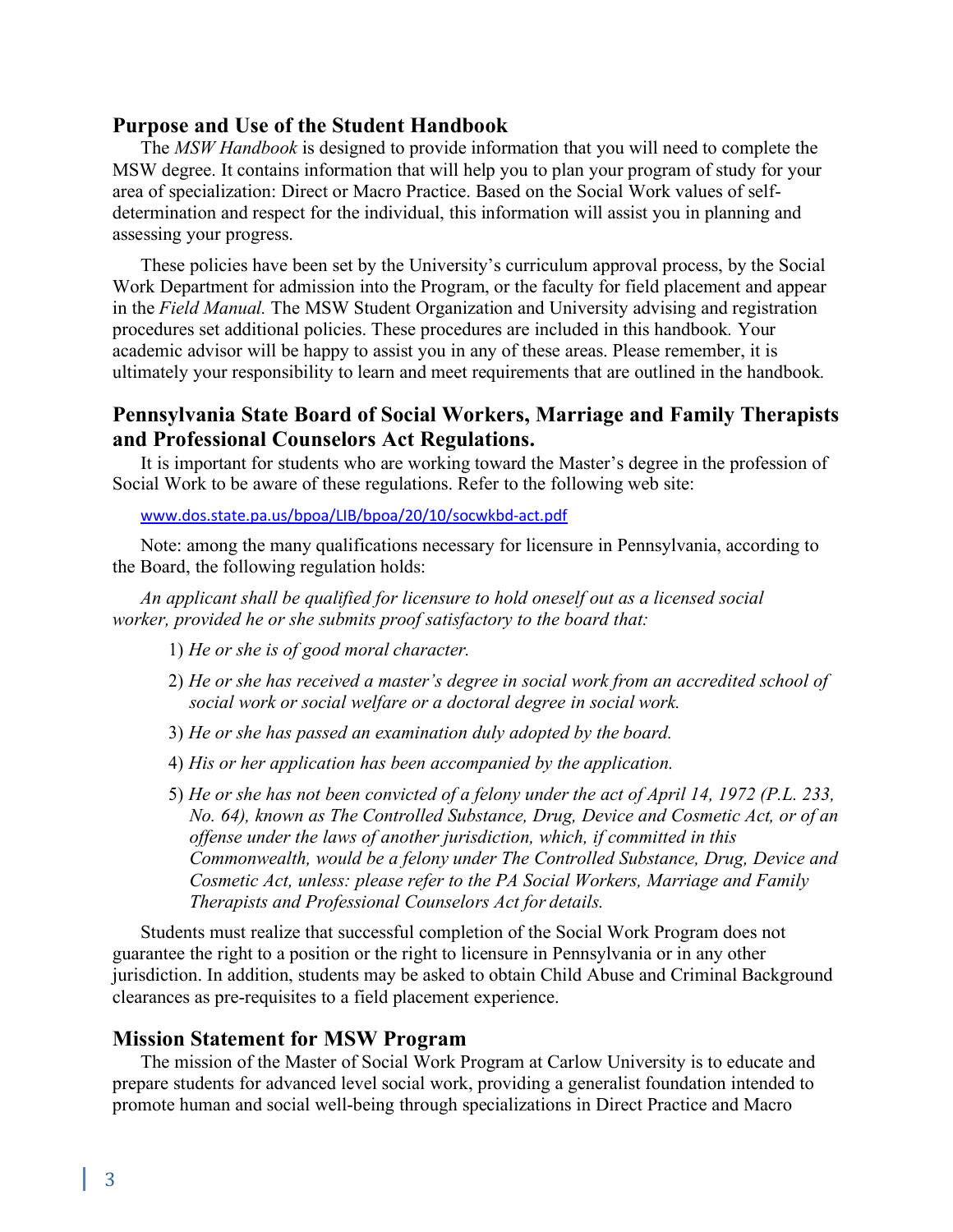Practice. The program is committed to the promotion of reflective leadership across diverse populations and systems using lenses of advocacy, professional ethics, trauma-informed care, and social justice. We are committed to service and providing students with the knowledge and skills required to become capable professionals who can work within unique and complex situations.

## **Carlow University Mission Statement:**

Carlow University's mission includes offering transformational educational opportunities for a diverse community of learners to excel in their work as compassionate, responsible leaders in the creation of a just and merciful world.

#### **University Nondiscrimination Policy**

Believing that we are members of a global community and that education must contribute to the creation of a just and peaceful world, Carlow accepts the challenge to be a multicultural community of learners. Multicultural, for us, is inclusive of diverse cultures, religions, races, languages, nationalities, dialects, sexual orientations, and perceived socio-economic status.

According to this broad definition, we believe that every facet of Carlow should be multicultural: curriculum, student life, and composition of students, faculty and staff. Most importantly, *we believe that our attitudes and behavior must reflect a deep and active appreciation of multicultural diversity and inclusiveness.*

## **Department of Social Work Nondiscrimination Policy**

The Carlow University Social Work Department is committed to the standard of nondiscrimination. This policy is discussed with students, it appears in the *Social Work Handbook, the Field Manual,* and the *University Catalog.* The policy is also shared with all Advisory Board members. The non-discrimination policy states:

The Carlow University Social Work Department is committed to a policy of nondiscrimination on the basis of religion, race, gender, nationality, age, sexual orientation, perceived socio-economic status, or disability. This policy applies to all aspects of the program including admission, retention, and discontinuance.

#### **MSW Program Goals**

Carlow offers an MSW program that includes reflective leadership across work with diverse populations and system sizes. This work is done using lenses of advocacy, professional ethics, trauma-informed care, and social justice. Students will achieve these goals using knowledge and skills that will enhance their ability to become capable professionals who can work within unique and complex situations. Interdisciplinary collaboration will become a part of this process so as to reflect the realities of the workplace. Specifically, program goals are:

- 1) Engage students in a Scholar-Practitioner Model of Learning.
- 2) Prepare students for career ready positions in their chosen advanced specialty.
- 3) Promote ethical and reflective leaders.
- 4) Provide competent and compassionate service to the community with students applying advanced level knowledge, values, and skills at field placement sites and in their careers.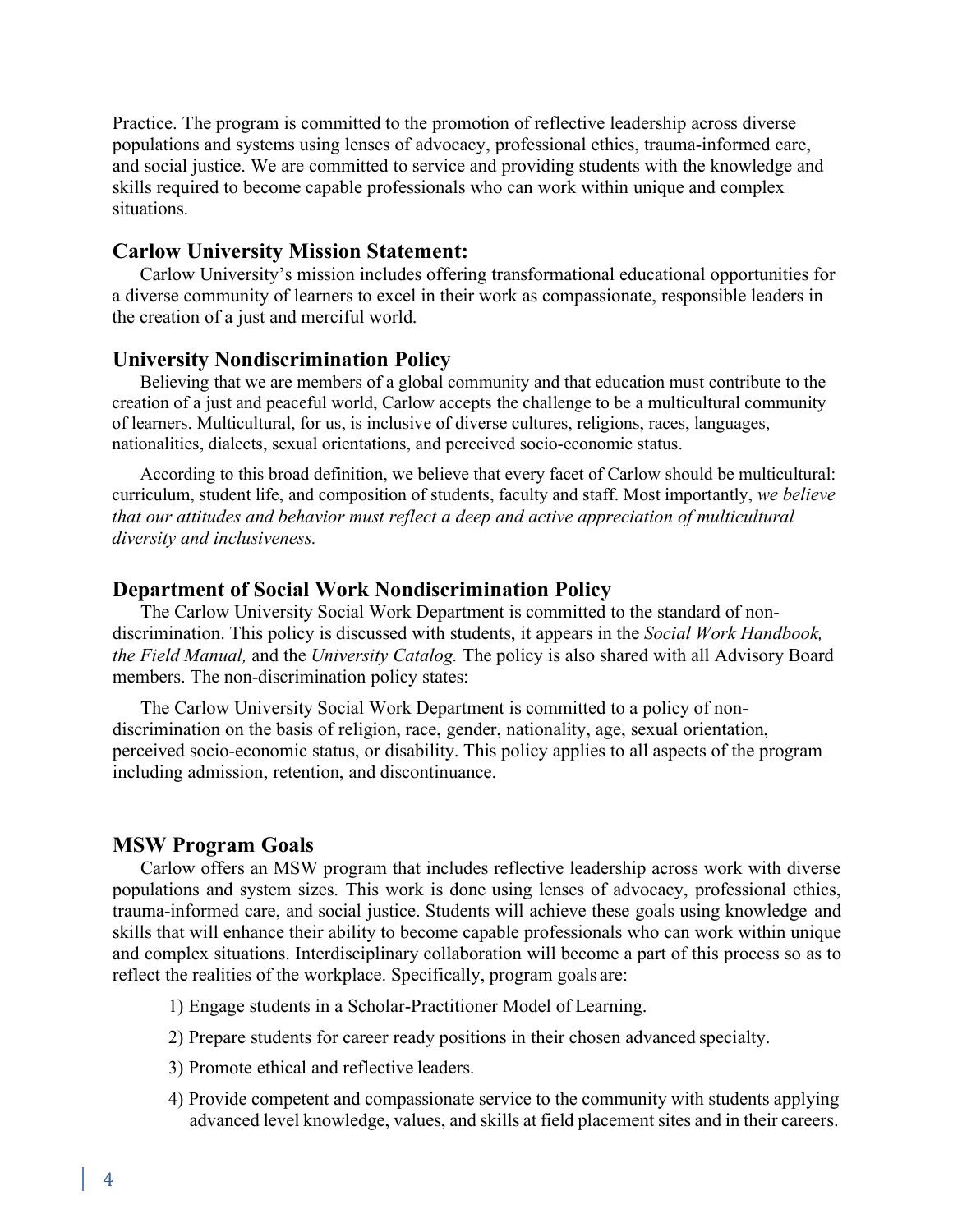## **Functions of CSWE Educational Policy and Accreditation**

## **1. Educational Policy**

The Educational Policy promotes excellence, creativity, and innovation in social work education and practice. It sets forth required content areas that relate to each other and to the purposes, knowledge, and values of the profession. Programs of social work education are offered at the baccalaureate, masters, and doctoral levels. Baccalaureate and master's programs are accredited by CSWE.

## **2. Accreditation**

Accreditation ensures that the quality of professional programs merits public confidence. The Accreditation Standards establish basic requirements for baccalaureate and master's levels.

Accreditation Standards pertain to the following four program elements:

- Mission and Goals
- Explicit Curriculum
- Implicit Curriculum
- Assessment and Continuous Improvement

On June 30, 2018 the MSW program achieved first year candidacy and is working toward completion of year two. Candidacy for a master's social work program by the Council on Social Work Education's Commission on Accreditation indicates that it has made progress toward meeting criteria for the assessment of program quality evaluated through a peer review process. A program that has attained Candidacy has demonstrated a commitment to meeting the compliance standards set by the Educational Policy and Accreditation Standards but has not yet demonstrated full compliance.

Candidacy is typically a three-year process and attaining Candidacy does not guarantee that a program will eventually attain Initial Accreditation. Candidacy applies to all program sites and program delivery methods of an accredited program. Accreditation provides reasonable assurance about the quality of the program and the competence of students graduating from the program.

## **3. Program Competencies**

- a. Demonstrate Ethical and Professional Behavior
- b. Engage Diversity and Difference in Practice
- c. Advance Human Rights and Social, Economic, and Environmental Justice
- d. Engage in Practice–Informed Research and Research-Informed Practice
- e. Engage in Policy Practice
- f. Engage with Individuals, Families, Groups, Organizations, and Communities
- g. Assess Individuals, Families, Groups, Organizations, and Communities
- h. Intervene with Individuals, Families, Groups, Organizations, and **Communities**
- i. Evaluate Practice with Individuals, Families, Groups, Organizations, and **Communities**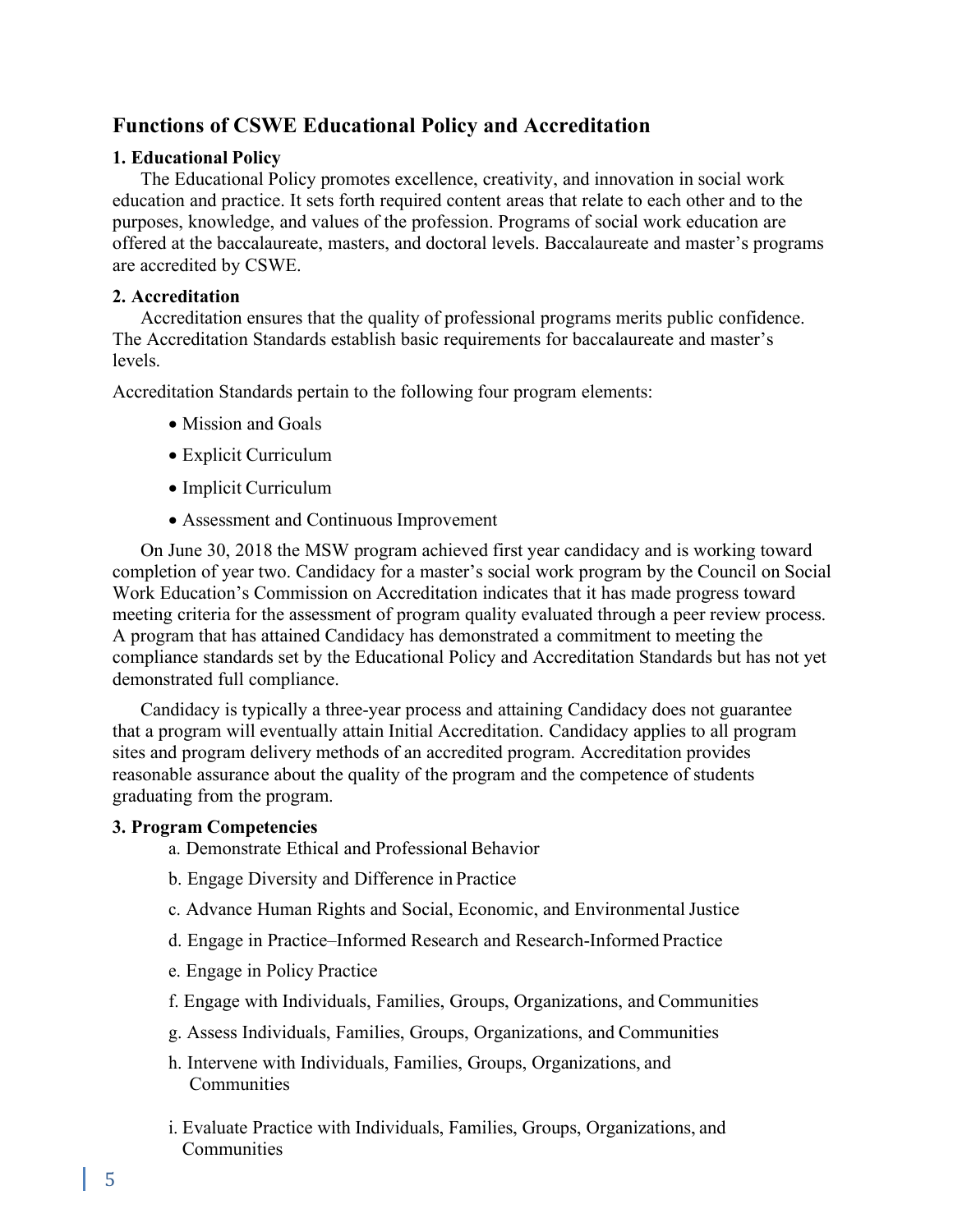## **The Program**

The MSW program has two ways in which to be admitted (traditional and advanced standing), two concentrations (direct practice and macro practice), and two format options (face to face and low residency). All are available as part-time and full-time.

Students can elect to specialize in direct or macro practice and they can achieve their degree through attending face-to-face classes on campus or through low residency classes (once foundation requirements are met).

## **MSW Curriculum**

The curriculum is developed and organized as a coherent and integrated whole, consistent with program goals and competencies. Social work education is grounded in a coherent, integrated professional foundation.

Sample Curriculum Guides for all students are presented below. These include *Full-Time Traditional and Part-Time Traditional Curriculum* options which allow students to attend classes on our Oakland campus in the late afternoon and evenings. In addition, *Full-Time and Part-Time Advanced Standing Curriculum* options which require students to take classes online and attend a residency (on campus) skill lab sessions one Saturday per month. The schedule for course offerings is subject to change at the discretion of the program. Once all foundation course requirements have been met for Traditional students, all students may elect to take social work classes in either the on campus or low-residency formats based on student preference. Please consult with your academic adviser to plan your schedule.

| <b>Full Time Traditional Direct Practice</b>                                             | <b>Full Time Traditional Macro Practice</b> |  |
|------------------------------------------------------------------------------------------|---------------------------------------------|--|
| Fall term (15 credits)                                                                   | Fall term (15 credits)                      |  |
| MSW700 Foundations of Practice                                                           | MSW700 Foundations of Practice              |  |
| MSW701 Intro to Social Welfare                                                           | MSW701 Intro to Social Welfare              |  |
| MSW714 HBSE                                                                              | MSW714 HBSE                                 |  |
| <b>MSW715 Cultural Awareness</b>                                                         | <b>MSW715 Cultural Awareness</b>            |  |
| MSW750 Ethics                                                                            | MSW750 Ethics                               |  |
| Spring term (15 credits)                                                                 | Spring term (15 credits)                    |  |
| MSW703 Social Welfare Policy Analysis                                                    | MSW703 Social Welfare Policy Analysis       |  |
| MSW716 Communities                                                                       | MSW716 Communities                          |  |
| MSW724 Strength Based Leadership<br>MSW724 Strength Based Leadership                     |                                             |  |
| MSW730 Field Placement I (5cr)                                                           | MSW730 Field Placement I (5cr)              |  |
| MSW731 Field Placement Seminar I (1cr)                                                   | MSW731 Field Placement Seminar I (1cr)      |  |
| Fall term (15 credits)                                                                   | Fall term (15 credits)                      |  |
| MSW720 Multidimensional Assessment                                                       | MSW720 Multidimensional Assessment          |  |
| MSW722 Mental Health & Diagnosis                                                         | Elective                                    |  |
| MSW723 Applied Research Program Evaluation<br>MSW723 Applied Research Program Evaluation |                                             |  |
| MSW732 Field Placement II (5cr)                                                          | MSW732 Field Placement II (5cr)             |  |
| MSW733 Field Placement Seminar II (1cr)<br>MSW733 Field Placement Seminar II (1cr)       |                                             |  |
| Spring term (15 credits)                                                                 | Spring term (15 credits)                    |  |
| MSW725 Treatment in Direct Practice                                                      | MSW721 Organization Mgt and Grant Writing   |  |
| MSW728 Advanced Direct Practice Colloquium                                               | MSW729 Advanced Macro Practice Colloquium   |  |
| MSW727 Complex Trauma<br>MSW726 Advocacy and Organizing                                  |                                             |  |
| MSW734 Field Placement III (5cr)                                                         | MSW734 Field Placement III (5cr)            |  |
| MSW735 Field Placement Seminar III (1cr)                                                 | MSW735 Field Placement Seminar III (1cr)    |  |
| Total 60 credits                                                                         | Total 60 credits                            |  |

#### **Traditional Format (Full Time) Curriculum Guides (Direct and Macro Practice)**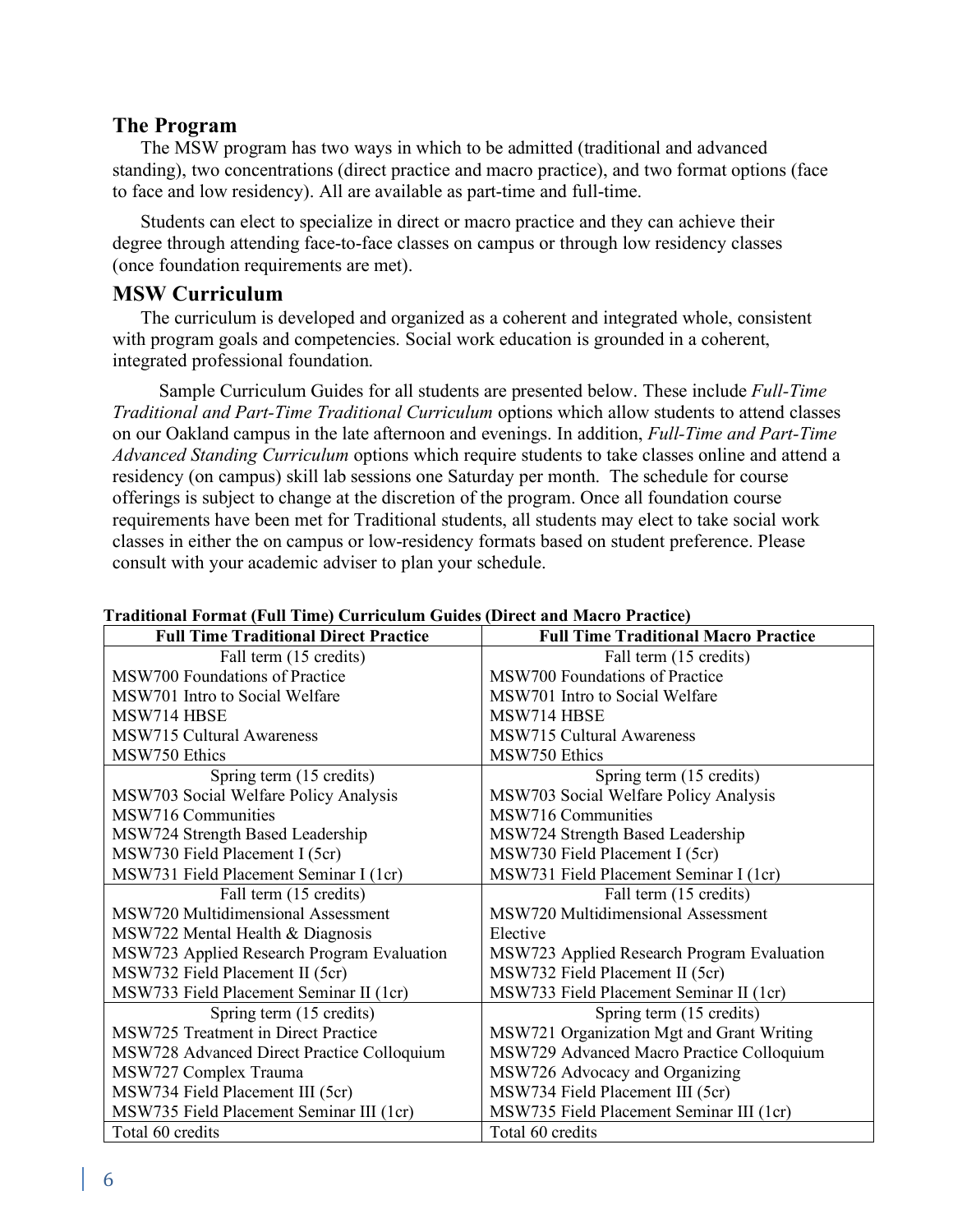| ITAURUMAI POLINAC (FALU-TTING) CULTICURIN GUIUCS (DIFECE ANU MACI 0 TTACHCG)  |                                            |  |  |  |
|-------------------------------------------------------------------------------|--------------------------------------------|--|--|--|
| Part-time Traditional Direct Practice<br>Part-time Traditional Macro Practice |                                            |  |  |  |
| Fall term (9 credits)                                                         | Fall term (9 credits)                      |  |  |  |
| MSW700 Foundations of Practice                                                | MSW700 Foundations of Practice             |  |  |  |
| MSW714 HBSE                                                                   | MSW714 HBSE                                |  |  |  |
| MSW715 Cultural Awareness                                                     | <b>MSW715 Cultural Awareness</b>           |  |  |  |
|                                                                               |                                            |  |  |  |
| Spring term (9 credits)                                                       | Spring term (9 credits)                    |  |  |  |
| MSW701 Intro Social Welfare                                                   | MSW701 Intro Social Welfare                |  |  |  |
| MSW716 Communities                                                            | MSW716 Communities                         |  |  |  |
| MSW724 Strength Based Leadership                                              | MSW724 Strength Based Leadership           |  |  |  |
| Fall term (9 credits)                                                         | Fall term (9 credits)                      |  |  |  |
| MSW720 Multidimensional Assessment                                            | MSW720 Multidimensional Assessment         |  |  |  |
| MSW703 Social Welfare Policy Analysis                                         | MSW703 Social Welfare Policy Analysis      |  |  |  |
| MSW750 Ethics                                                                 | MSW750 Ethics                              |  |  |  |
|                                                                               |                                            |  |  |  |
| Spring term (9 credits)                                                       | Spring term (9 credits)                    |  |  |  |
| MSW722 Mental Health & Diagnosis                                              | MSW726 Advocacy and Organizing             |  |  |  |
| MSW730 Field Placement I (5cr)                                                | MSW730 Field Placement (5cr)               |  |  |  |
| MSW731 Field Placement Seminar I (1cr)                                        | MSW731 Field Placement Seminar (1cr)       |  |  |  |
|                                                                               |                                            |  |  |  |
| Fall term (9 credits)                                                         | Fall term (9 credits)                      |  |  |  |
| MSW723 Applied Research Program Evaluation                                    | MSW723 Applied Research Program Evaluation |  |  |  |
| MSW 732 Field Placement II (5cr)                                              | MSW732 Field Placement II (5cr)            |  |  |  |
| MSW 733 Field Seminar II (1cr)                                                | MSW733 Field Seminar II (1cr)              |  |  |  |
| Spring term (9 credits)                                                       | Spring term (9 credits)                    |  |  |  |
| MSW725 Treatment in Direct Practice                                           | MSW721 Organization Mgt and Grant Writing  |  |  |  |
| MSW734 Field Placement III (5cr)                                              | MSW734 Field Placement III (5cr)           |  |  |  |
| MSW735 Field Placement Seminar III (1cr)                                      | MSW735 Field Placement Seminar III (1cr)   |  |  |  |
| MSW728 Advanced Direct Practice Colloquium                                    | MSW729 Advanced Macro Practice Colloquium  |  |  |  |
| Elective                                                                      | Elective                                   |  |  |  |
| Elective                                                                      | Elective                                   |  |  |  |
| Total 60 credits                                                              | Total 60 credits                           |  |  |  |

#### **Traditional Format (Part- Time) Curriculum Guides (Direct and Macro Practice)**

Students who have completed a Bachelor of Social Work (BSW) degree from a CSWE accredited program and have been accepted into the Carlow MSW program as "Advanced Standing" will be able to complete the MSW degree in 45 credits. Students may take courses in person at our Oakland campus or as a *Low-Residency* course. *Low Residency* means that students will take the course online but will attend required residency skill lab sessions one Saturday per month. A sample curriculum is below for both *Direct* and *Macro* practice specializations.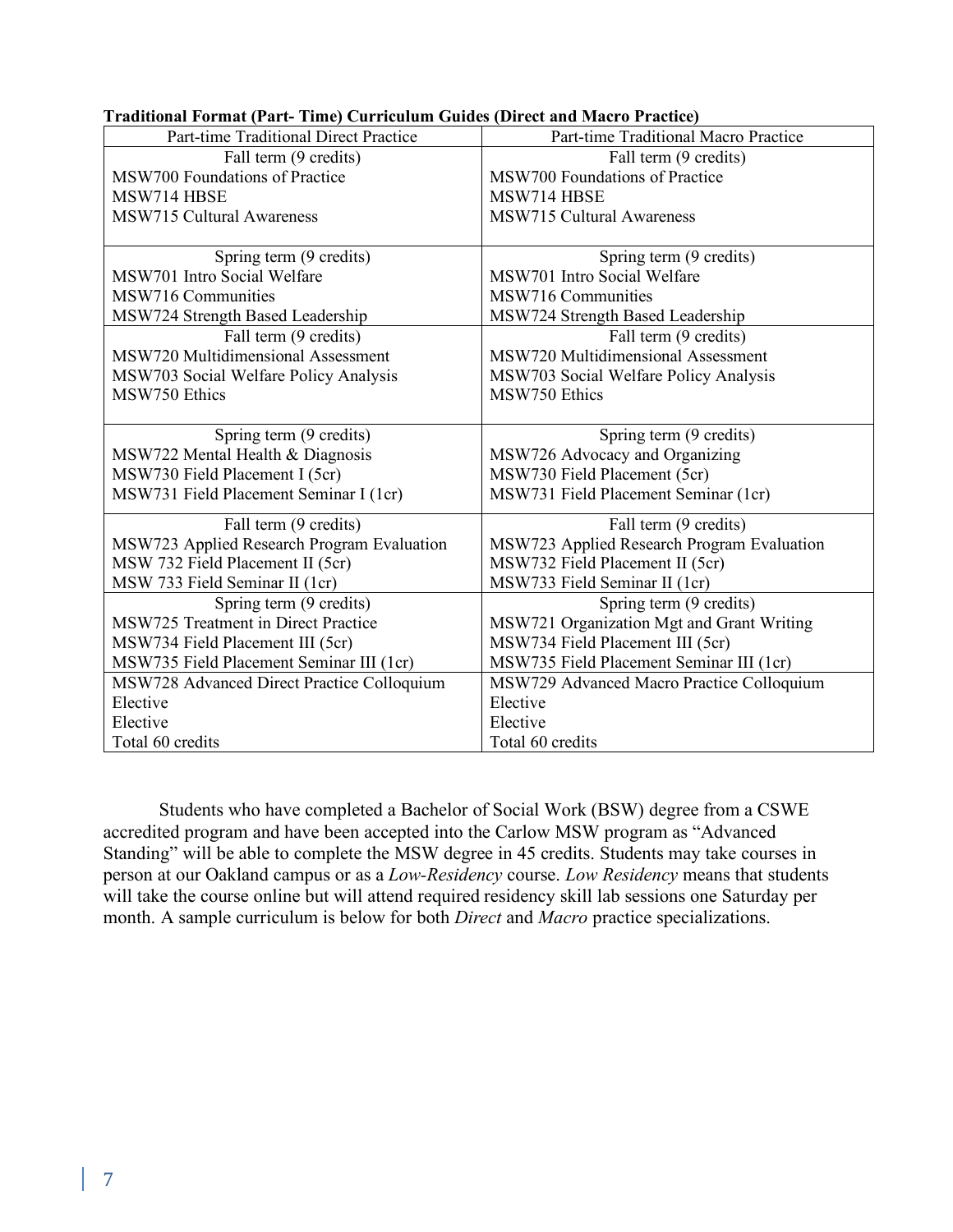| <b>Full-time Advanced Standing Direct Practice</b> | <b>Full-time Advanced Standing Macro Practice</b> |
|----------------------------------------------------|---------------------------------------------------|
| Fall Term (15 credits)                             | Fall Term (15 credits)                            |
| MSW720 Multidimensional Assessment                 | MSW720 Multidimensional Assessment                |
| MSW 750 Ethics                                     | MSW 750 Ethics                                    |
| MSW723 Applied Research Program Evaluation         | MSW723 Applied Research Program Evaluation        |
| MSW732 Field Placement II (5 cr)                   | MSW732 Field Placement II (5 cr)                  |
| MSW733 Field Placement Seminar II (1 cr)           | MSW733 Field Seminar II (1 cr)                    |
|                                                    |                                                   |
| Spring Term (15 credits)                           | Spring Term (15 credits)                          |
| MSW722 Mental Health & Diagnosis                   | MSW726 Advocacy and Organizing                    |
| MSW724 Strength Based Leadership                   | MSW724 Strength Based Leadership                  |
| MSW725 Treatment Approaches in Direct Practice     | Elective                                          |
| MSW734 Field Placement III (5 cr)                  | MSW734 Field Placement III (5 cr)                 |
| MSW735 Field Placement Seminar III (1 cr)          | MSW735 Field Placement Seminar III (1 cr)         |
|                                                    |                                                   |
| Fall Term (15 credits)                             | Fall Term (15 credits)                            |
| MSW727 Complex Trauma                              | MSW721 Organization Mgmt and Grant Writing        |
| MSW728 Advanced Direct Practice Colloquium         | MSW729 Advanced Macro Practice Colloquium         |
| Elective                                           | Elective                                          |
| Elective                                           | Elective                                          |
| Elective                                           | Elective                                          |
| 45 total credits                                   | 45 total credits                                  |

| <b>Part-Time Advanced Standing Direct Practice</b>         | <b>Part-Time Advanced Standing Macro Practice</b> |  |
|------------------------------------------------------------|---------------------------------------------------|--|
|                                                            |                                                   |  |
| Fall Term (6 credits)                                      | Fall Term (6 credits)                             |  |
| MSW720 Multidimensional Assessment                         | MSW720 Multidimensional Assessment                |  |
| MSW 750 Ethics                                             | MSW 750 Ethics                                    |  |
|                                                            |                                                   |  |
| Spring Term (6 credits)                                    | Spring Term (6 credits)                           |  |
| MSW722 Mental Health & Diagnosis                           | MSW726 Advocacy and Organizing                    |  |
| MSW724 Strength Based Leadership                           | MSW724 Strength Based Leadership                  |  |
|                                                            |                                                   |  |
| Fall Term (6 credits)                                      | Fall Term (6 credits)                             |  |
| MSW723 Applied Research Program Evaluation                 | MSW723 Applied Research Program Evaluation        |  |
| MSW725 Treatment Approaches in Direct Practice<br>Elective |                                                   |  |
| Spring Term (9 credits)                                    | Spring Term (9 credits)                           |  |
| MSW727 Complex Trauma                                      | MSW721 Organization Mgmt and Grant Writing        |  |
| Elective                                                   | Elective                                          |  |
| Elective                                                   | Elective                                          |  |
| Fall Term (9 credits)                                      | Fall Term (9 credits)                             |  |
| MSW732 Field Placement II (5 cr)                           | MSW732 Field Placement II (5 cr)                  |  |
| MSW733 Field Placement Seminar II (1 cr)                   | MSW733 Field Seminar II (1 cr)                    |  |
| MSW728 Advanced Direct Practice Colloquium                 | MSW729 Advanced Macro Practice Colloquium         |  |
|                                                            |                                                   |  |
| Spring Term (9 credits)                                    | Spring Term (9 credits)                           |  |
| MSW734 Field Placement III (5 cr)                          | MSW734 Field Placement III (5 cr)                 |  |
| MSW735 Field Placement Seminar III (1 cr)                  | MSW735 Field Placement Seminar III (1 cr)         |  |
| Elective                                                   | Elective                                          |  |
| 45 total credits                                           | 45 total credits                                  |  |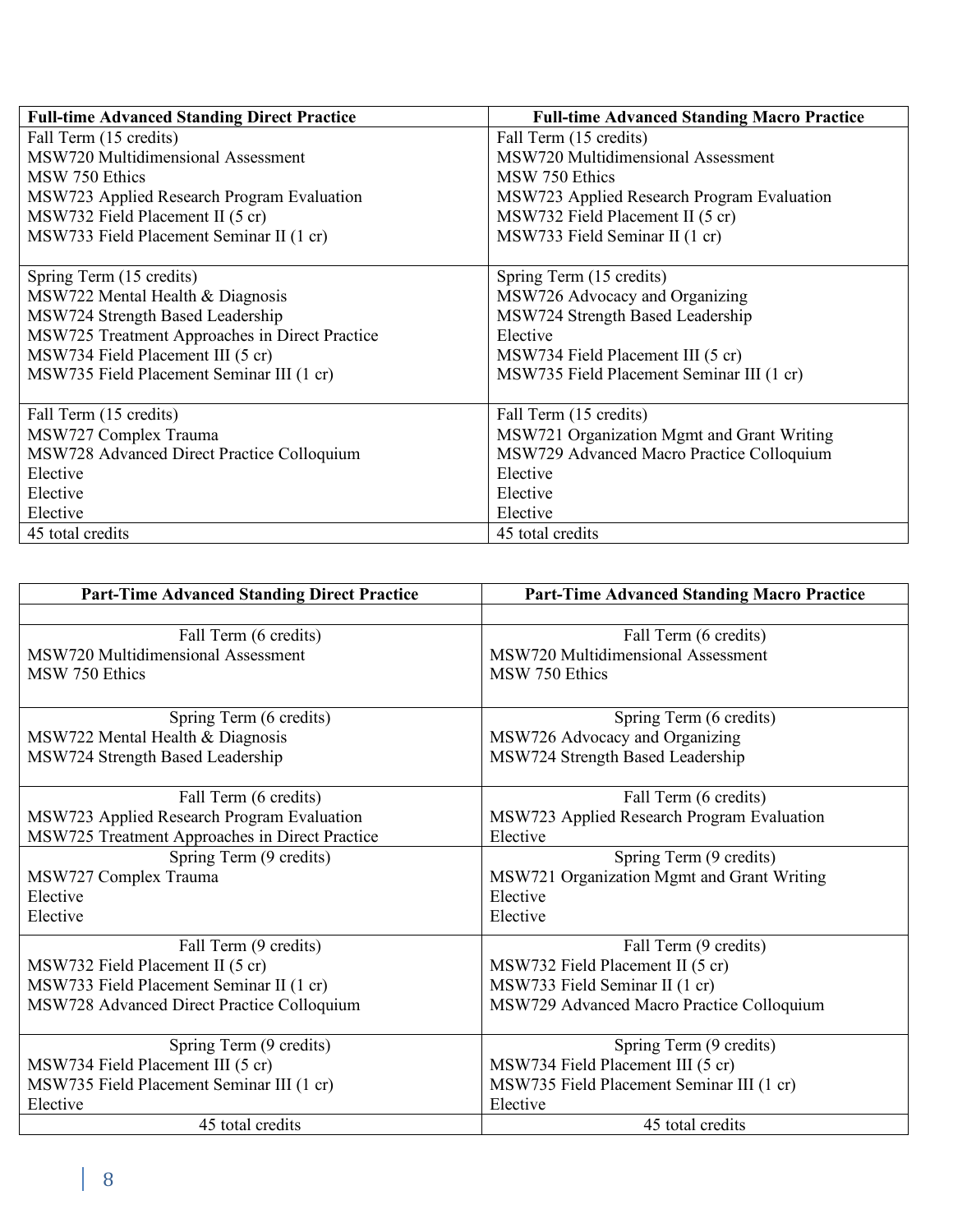The *Foundations of Generalist Practice* course is designed to provide social work foundation knowledge for working with *individuals, families, and small groups.* It is designed to simulate the practice environment. Students will be introduced to concepts and skills and then participate in Skill Labs to practice *intervention techniques*, prepare written reports, and evaluate practice knowledge and skills teaching a range of *prevention and intervention methods* for generalist practice. Skill labs will take place during class time for the on-campus option and during weekend skill labs for Low Residency students.

*Introduction to Social Welfare* is an introduction to the social welfare institution with an emphasis on understanding the historical development of social welfare as a response to human need, social welfare services, the philosophical base of social welfare, and the role of social work in service delivery. Students will examine cultural, political, economic, and social systems to see the interrelatedness of these systems in the development and delivery of social welfare. The course incorporates an interdisciplinary orientation in its use of literature, history, film, song, art, and history texts as contextual references.

*Social Welfare Policy and Analysis* helps students understand the role of social work practitioners in shaping social service agency and public policies. Various social and economic factors, values, and philosophies have influenced the development of the social welfare system. The history of this system and its link to policy developments will be reviewed. This course will also examine the choices made regarding human needs and political implications of making such choices. Attention will be given to *ways prejudice has influenced the social welfare system* and ways policy formation can address specific types of *discrimination*. Students will learn ways to *advocate for and engage in effective social welfare policy practice.*

*Human Behavior in the Social Environment (person-in-the-environment)* which focuses on human behavior as understood through the interplay of psychological, biological, and *social dimensions of human development*. The life cycle of individuals is reviewed in the context of *families, groups, and larger social systems* including the cultural, social, and physical environment. The course explores theoretical perspectives in a holistic approach grounded in the interdisciplinary model and requires an in-depth case study analysis in which students demonstrate integrative knowledge and critical thinking in their application of the theories within the multidimensional perspective.

*Cultural Awareness and Diversity* will help students to develop an understanding of a practical social services process-stage approach to ethnic and cultural groups. Given our culturally diverse society, intervention practice approaches have universal application to populations Social Workers and other health professionals serve. Drawing on cultures as holistic designs for living, insights, and strategies for addressing human needs and concerns from a culturally sensitive perspective will be covered. Students will develop: A critical understanding of the need for a multicultural perspective in the delivery of human services; a critical understanding of the pluralistic makeup of communities and their citizens who request human services; Cultural awareness skills necessary for working as a professional social worker.

*Communities, Organizations, and Groups: Theory and Praxis explores behavior in groups,* organizations, and communities to achieve a theoretical, conceptual, and practical understanding of the workings of the macro social environment. Students take an active role in their learning through engagement with a community, organization, and group. An ecosystems perspective is combined with sociology and group psychology theories that promote a working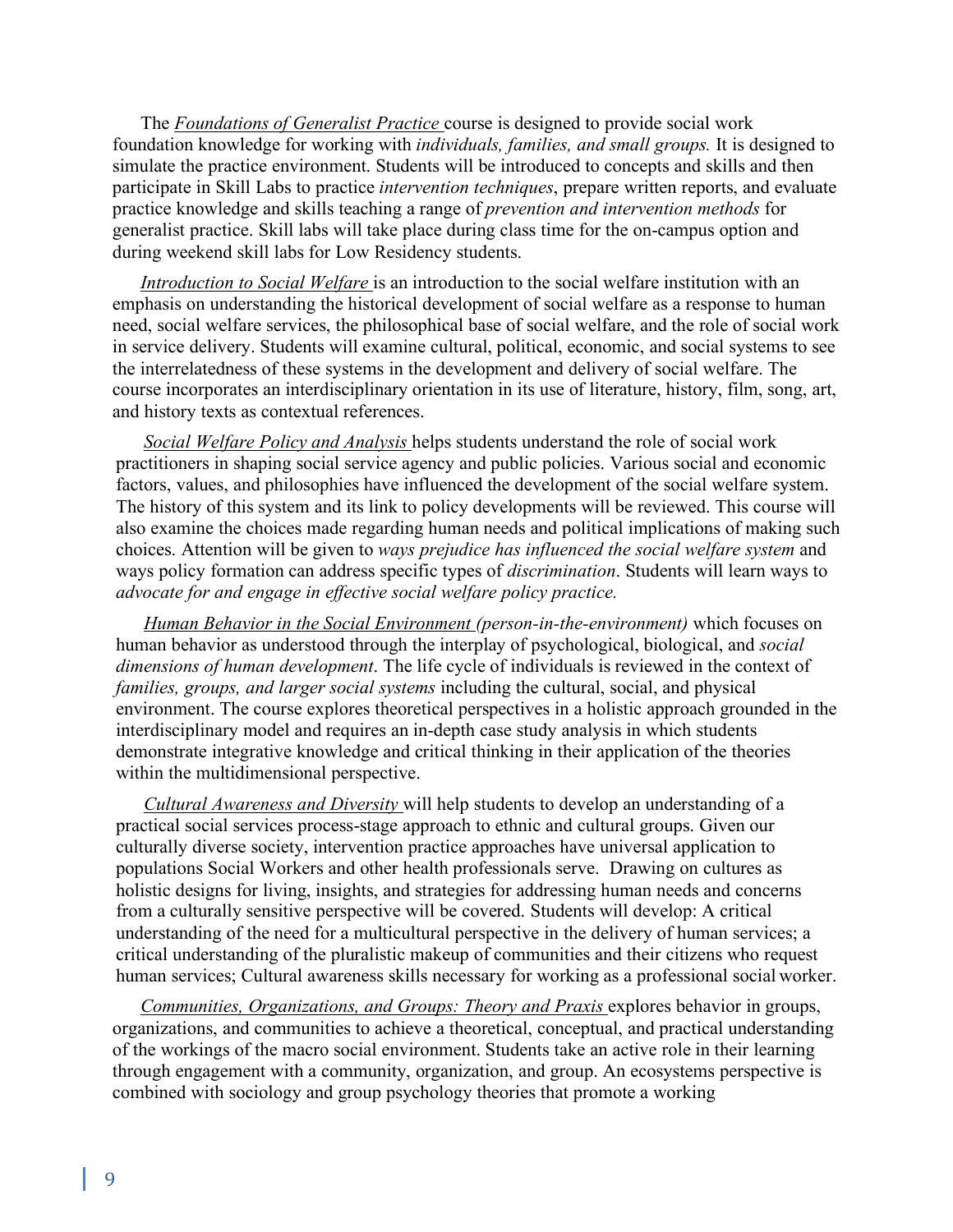knowledge of the operation and interrelatedness of macro systems and human behavior. Primary consideration is given to concepts of empowerment, diversity, populations-at-risk, and the promotion of social and economic justice at the local, national, and global levels.

By the end of the first term of generalist practice, the student has learned to identify as a social worker, to understand the importance of social work ethics, and learned the breadth of social work as a profession. Advanced standing students will have taken these courses and learned this material in their undergraduate programs. During movement through the curriculum, students with non-advanced standing may eventually be in the same classes as those with advanced standing as they enter the MSW required foundation courses for all students. These include *Multidimensional Assessment Methods; Field Placement and Seminar and either Mental Health: The Art of Diagnosis or Organizational Management and Grant Writing.*

*Multidimensional Assessment and Methods* introduces students to frameworks for treatment, *therapeutic modalities*, *specialized clinical, organizational and community issues*. Topics covered include *social work values*, multidimensional assessment, and contemporary theories of social work as they relate to *practice with diverse client systems, organizations, and communities*. Students will gain knowledge and skills related to the theories behind *various methods and techniques* and continue to build upon them as lifelong learning takes place.

*Organizational Management and Grant Writing*. This course is designed to introduce students to the environment of nonprofit management, the basics of grant proposal writing, and many of the key roles a social worker may encounter within organizational management in nonprofit settings. Students will engage in a technical writing skills exercise in addition to case studies and presentation. This course is designed for students to familiarize themselves for supervisory, managerial, and other administrative tasks within the social service sector.

*Mental Health and The Art of Diagnosis* introduces the history of mental illness to *treatment*  in the present day with *cultural, psychosocial, and life experiences* and understanding of the process of diagnosing. Students will discuss the *ethics* of the history of treatment and learn the trauma diagnoses along with others. They will understand the predisposing factors in the causation of mental illness, *develop an awareness of the intersection of mental health diagnosing and life experiences, cultivate a non-judgmental view of the person* with a severe mental illness and to treat them with respect.

*Field Placement I & Seminar1* is the advanced educational experience in an agency/community setting that fits the student's individual interest. The Seminar builds on the foundation placement and provides the student with n depth opportunities to integrate theory and practice at an advanced level. The student will *develop and utilize skills i*n a practice setting that promotes *self-directed learning, initiative, and responsibilit*y on the part of the student while working under the supervision of an experienced professional social worker. The student will *articulate the role of the generalist social worker,* apply the theoretical foundations of social work and research-based practice methods with professional practice, *develop specific skills,*  learn the impact of the *intervention process and its effect on individuals, families, groups, organizations, and community,* articulate the *importance of diversity and cultural heritage*  including beliefs, values, laws, and other social institutions, and identify and describe the *process of development, and changes in community resources and their relationship to social policy.*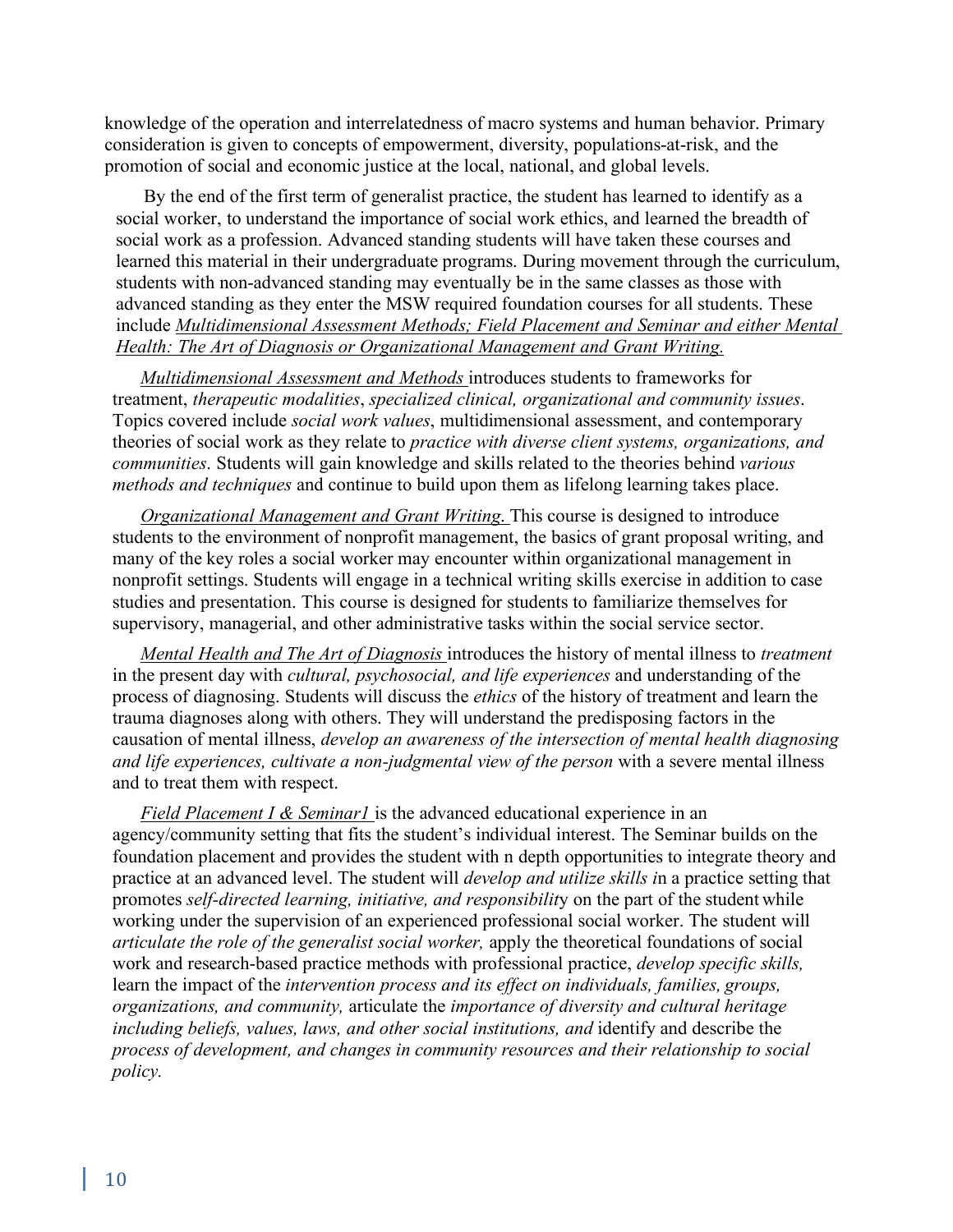By the end of the generalist practice curriculum, students will have the foundation to move forward into the Advanced Practice tracks (curriculum). They will have learned about the person-in-the-environment perspective and the knowledge, values, and skills of generalist social work practice. They have gained insight into integrative knowledge, ethics, critical thinking, social justice, advocacy, and trauma informed approaches. Students will be able to step into higher level practice courses and electives (course content is still being developed) that will enhance their scholar-practitioner thinking and field placement experiences and they will be practice ready upon graduation to enter the profession of social work at the MSW level.

#### **Values and Ethics**

Social work education programs integrate content about values and principles of ethical decision making as presented in the National Association of Social Workers Code of Ethics.

Educational experience provides students with the opportunity to be aware of personal values; develop, demonstrate, and promote the values of the profession; and analyze ethical dilemmas and the ways in which these affect practice, services, and clients.

#### **Diversity**

Social work departments integrate content that promotes understanding, affirmation, and respect for people from diverse backgrounds. The content emphasizes the interlocking and complex nature of culture and personal identity. It ensures that social services meet the needs of groups served and are culturally relevant. Programs educate students to recognize diversity within and between groups that may influence assessment, planning, intervention, and research. Students learn how to define, design, and implement strategies for effective practice with persons from diverse backgrounds.

#### **Populations-at-Risk and Social & Economic Justice**

Social work education programs integrate content on populations-at-risk, examining the factors that contribute to and constitute being at risk. Programs educate students to identify how group membership influences access to resources, and present content on the dynamics of such risk factors and responsive and productive strategies to redress them.

Programs integrate social and economic justice content grounded in an understanding of distributive justice, human and civil rights, and the global interconnections of oppression.

Programs provide content related to implementing strategies to combat discrimination, oppression, and economic deprivation and to promote social and economic justice. Programs prepare students to advocate for nondiscriminatory social and economic systems.

#### **Human Behavior and the Social Environment**

Social work education programs provide content on the reciprocal relationships between human behavior and social environments. Content includes empirically based theories and knowledge that focus on the interactions between and among individuals, groups, societies, and economic systems. It includes theories and knowledge of biological, sociological, cultural, psychological, and spiritual development across the life span; the range of social systems in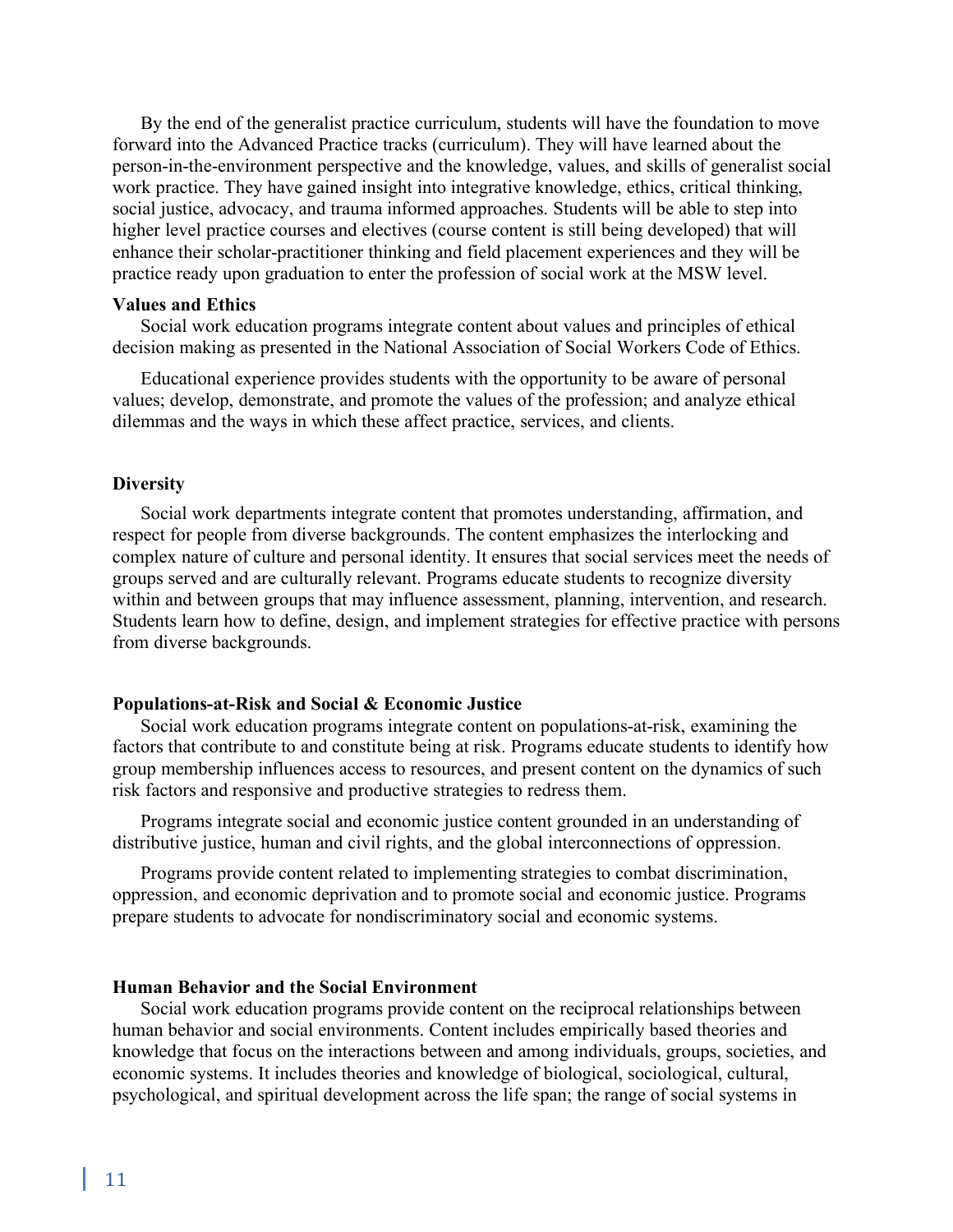which people live (individual, family, group, organizational, and community); and the ways social systems promote or deter people in maintaining or achieving health and well-being.

#### **Social Welfare Policy and Services**

Programs provide content about the history of social work, the history and current structures of social welfare services, and the role of policy in service delivery, social work practice, and attainment of individual and social well-being. Course content provides students with knowledge and skills to understand major policies that form the foundation of social welfare; analyze organizational, local, state, national, and international issues in social welfare policy and social service delivery; analyze and apply the results of policy research relevant to social service delivery; understand and demonstrate policy practice skills in regard to economic, political, and organizational systems, and use them to influence, formulate, and advocate for policy consistent with social work values; and identify financial, organizational, administrative, and planning processes required to deliver social services.

#### **Social Work Practice**

Social work practice content is anchored in the purposes of the social work profession and focuses on strengths, capacities, and resources of client systems in relation to their broader environments. Students learn practice content that encompasses knowledge and skills to work with individuals, families, groups, organizations, and communities. This content includes engaging clients in an appropriate working relationship, identifying issues, problems, needs, resources and assets; collecting and assessing information; and planning for service delivery. It includes using communication skills, supervision, and consultation. Practice content also includes identifying, analyzing, and implementing empirically based interventions designed to achieve client goals; applying empirical knowledge and technological advances; evaluating program outcomes and practice effectiveness; developing, analyzing, advocating, and providing leadership for policies and services; and promoting social economic justice.

#### **Research**

Qualitative and quantitative research content provides understanding of a scientific, analytic, and ethical approach to building knowledge for practice. The content prepares students to develop, use, and effectively communicate empirically based knowledge, including evidencebased interventions. Research knowledge is used by students to provide high-quality services; to initiate change; to improve practice, policy, and social service delivery; and to evaluate their own practice.

#### **Field Education**

Field education is an integral component of social work education anchored in the mission, goals, and educational level of the program. It occurs in settings that reinforce students' identification with the purposes, values, and ethics of the profession; fosters the integration of empirical and practice-based knowledge; and promotes the development of professional competence. Field education is systematically designed, supervised, coordinated, and evaluated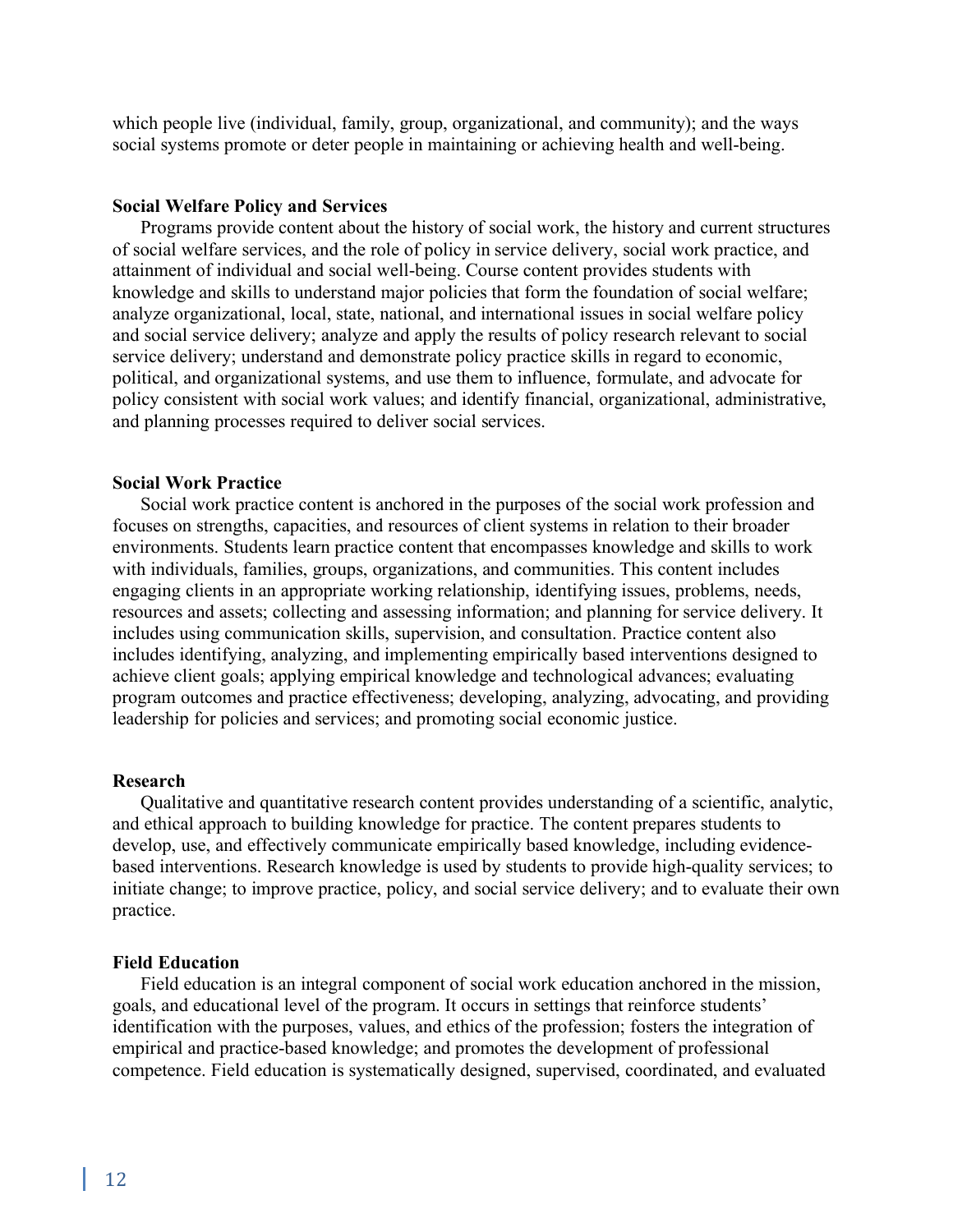on the basis of criteria by which students demonstrate the achievement of program competencies and practice behaviors.

## **Program Changes**

The Council on Social Work Education (CSWE) supports change necessary to improve the educational quality of a program in relation to its goals. The EPAS recognizes that such change is ongoing. When a program is granted initial accreditation, or its accreditation is reaffirmed, the program is accredited only at the level or levels and for the components that existed and were reviewed at the time of that action. Prior to the next scheduled accreditation review, changes may take place within the program. Although it is not necessary to report minor changes, program notify the Commission on Accreditation (COA) of such changes as new leadership, governance, structure, off-campus programs etc., depending on the nature of the change, the Commission on Accreditation may request additional information. Prior to the implementation of a substantive change the program submits a proposal and receives approval.

Substantive changes are defined as those that require a waiver of one or more aspects of the CSWE Educational Policy Statement

# **Admissions**

## **Students accepted into the MSW program will have:**

- 1) Completion of a BSW from a CSWE accredited program or other undergraduate bachelor's degree from an accredited school.
- 2) GPA of 3.0 (on a 4.0 scale) or proof that grades are improving (proof of strong performance in last two years of undergraduate work or a willingness to take some undergraduate classes to improve their GPA).
- 3) The response to the personal statement on the application to the program will show an interest in social justice, commitment to service, professionalism, critical thinking, and competent writing skills.
- 4) Completed a mixture of classes in social work, liberal arts, social sciences, math, and science.

## **Advanced Standing**

- 1) Earned a BSW from a CSWE accredited undergraduate program, those recognized through its International Social Work Degree Recognition and Evaluation Service or covered under a memorandum of understanding with international social work accreditors.
- 2) Earned a GPA of 3.0 (on a 4.0 scale)
- 3) The response to the personal statement on the application to the program will show an interest in social justice, commitment to service, professionalism, critical thinking, and writing skills.
- 4) Completed a mixture of classes in social work, liberal arts, social sciences, math, science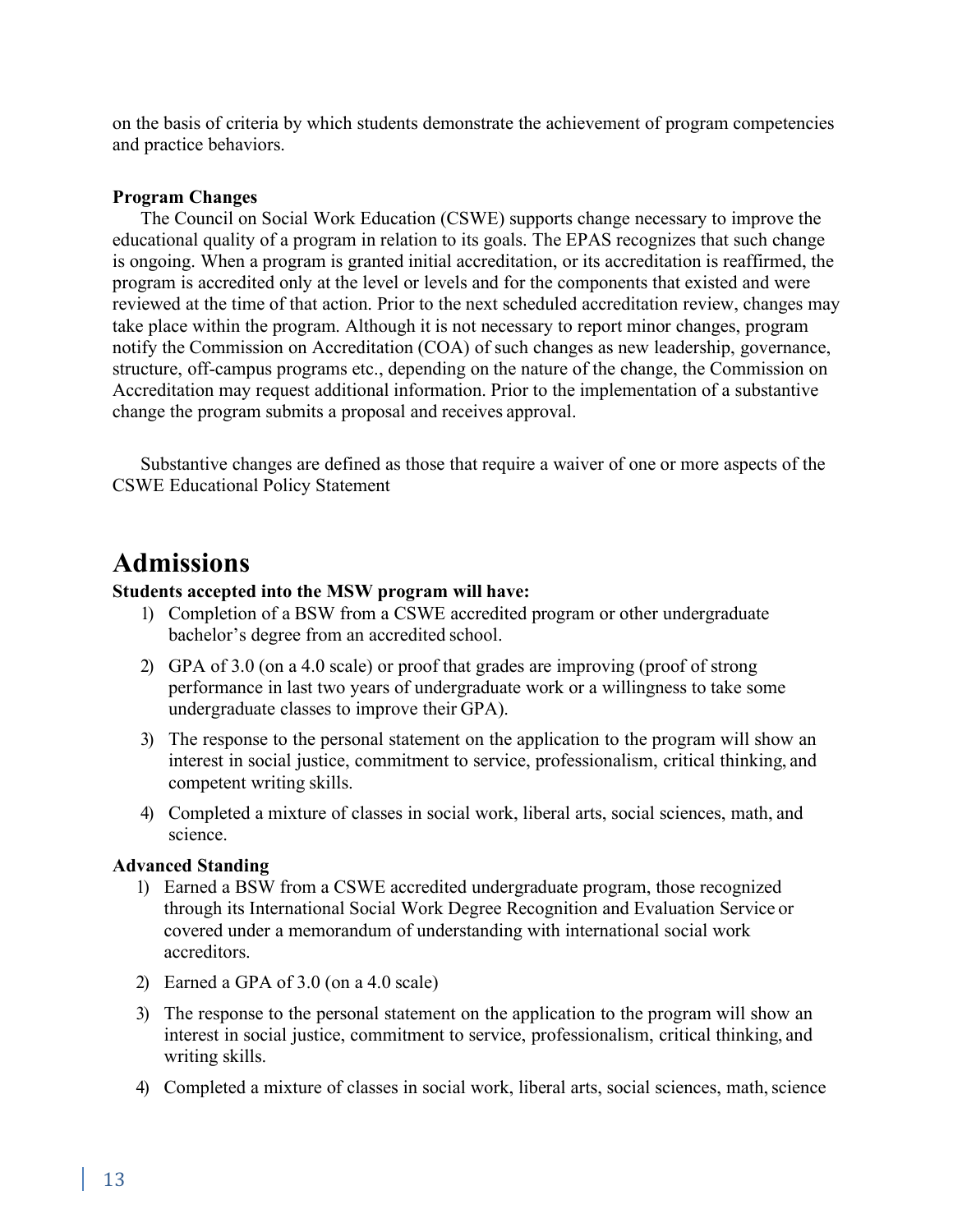When students begin the MSW program and have a BSW, they do not repeat a class they may have taken in their BSW program with a grade of a B or above. They may exempt that class and take another class. They will still need the same number of credits to graduate but they will be able to take more advanced classes and electives and will not have to repeat what has already been achieved in their baccalaureate social work programs.

#### **Evaluating applications and notifying applicants of the admission decision.**

The application policies and procedures for evaluating applications and notifying applicants of the admission decision is consistent across all program options including the on-campus program format and the low residency/hybrid program format and in future online courses.

Applications are completed online (applicants can request to have a hard copy of the form sent to them) and sent to our Graduate Admissions Counselor. The graduate admissions counselor will open a file and send it to an OneDrive file that only the Chair of the program, the MSW admissions committee, and she can access and read. The admissions committee includes Sheila Roth, PhD, LCSW (Chair/Director, MSW Program) and three full-time MSW program faculty including Marsha Frank, PH.D., LCSW; Kenneth Smythe-Leistico, Ph.D. LCSW (Director of Field Education); and E. Bradford Smith, Ph.D., LSW.

The completed applications include all demographic information, a resume or CV, two letters of reference, an official transcript and one essay: *"Describe one social problem about which you feel strongly about. If you had power and resources at your disposal what interventions would you propose to address the problem?"* The graduate admissions committee will meet once per month to determine if the students who have applied to the program meet the criteria for admittance to the program as stated. The identical forms will be filled out and sent in by email during the summer months. The response to the personal statement on the application to the program will show an interest in social justice, commitment to service, professionalism, critical thinking, and competent writing skills.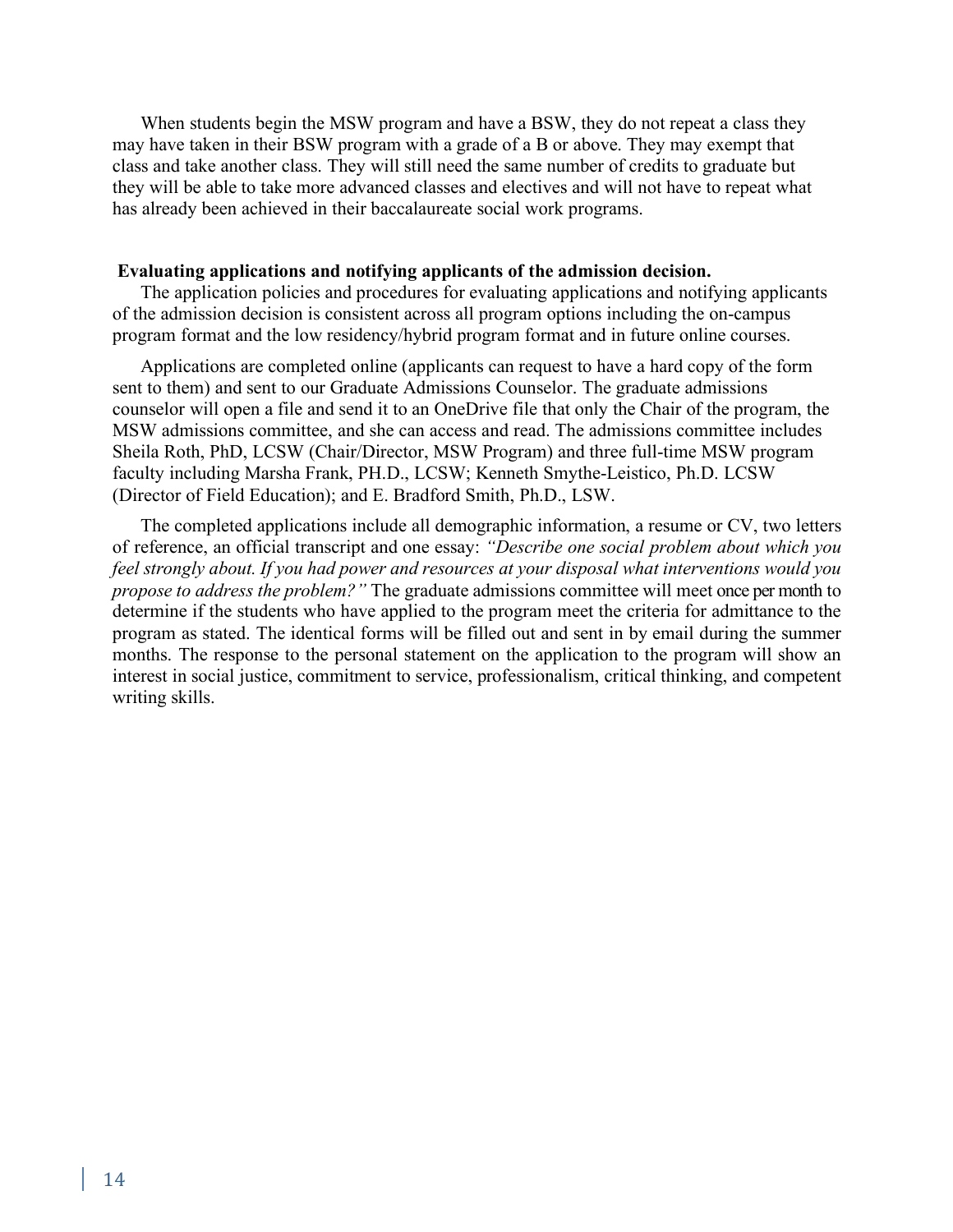The following rating pages will be used by the admissions committee to rate the applicants.

## **Rating Sheet for MSW Student Application**

|        |                                     |                                                                                                   | Date and the set of the set of the set of the set of the set of the set of the set of the set of the set of th |
|--------|-------------------------------------|---------------------------------------------------------------------------------------------------|----------------------------------------------------------------------------------------------------------------|
|        |                                     | Please check that the student has completed the following:                                        |                                                                                                                |
| $\Box$ | Graduated with a Bachelor's Degree  |                                                                                                   |                                                                                                                |
| $\Box$ | Transcript                          |                                                                                                   |                                                                                                                |
| □      | GPA of 3.0 or higher                |                                                                                                   |                                                                                                                |
| □      | applicable Social Work              | Undergraduate classes include a mixture of liberal arts, social sciences, math, science, and if   |                                                                                                                |
|        | Submitted Reference 1               |                                                                                                   |                                                                                                                |
| $\Box$ | <b>Submitted Reference 2</b>        |                                                                                                   |                                                                                                                |
|        | <b>Submitted Personal Statement</b> |                                                                                                   |                                                                                                                |
|        |                                     | Does this student have a BSW and qualify for advanced standing from a CSWE Accredited University? |                                                                                                                |
|        | $\Box$ Yes                          |                                                                                                   |                                                                                                                |
|        | No                                  |                                                                                                   |                                                                                                                |
|        |                                     | For students below the required 3.0 GPA:                                                          |                                                                                                                |
|        |                                     | Review the <i>undergraduate GPA for last two years</i> and note that here:                        |                                                                                                                |

Review the *GPA for Social Work classes* (if applicable) and note thathere:

Do you recommend this student by invited for an interview to assess their suitability for the program?

- □ Yes
- $\square$  No

If the student needs development in particular areas, what one to two undergraduate courses do you recommend they complete?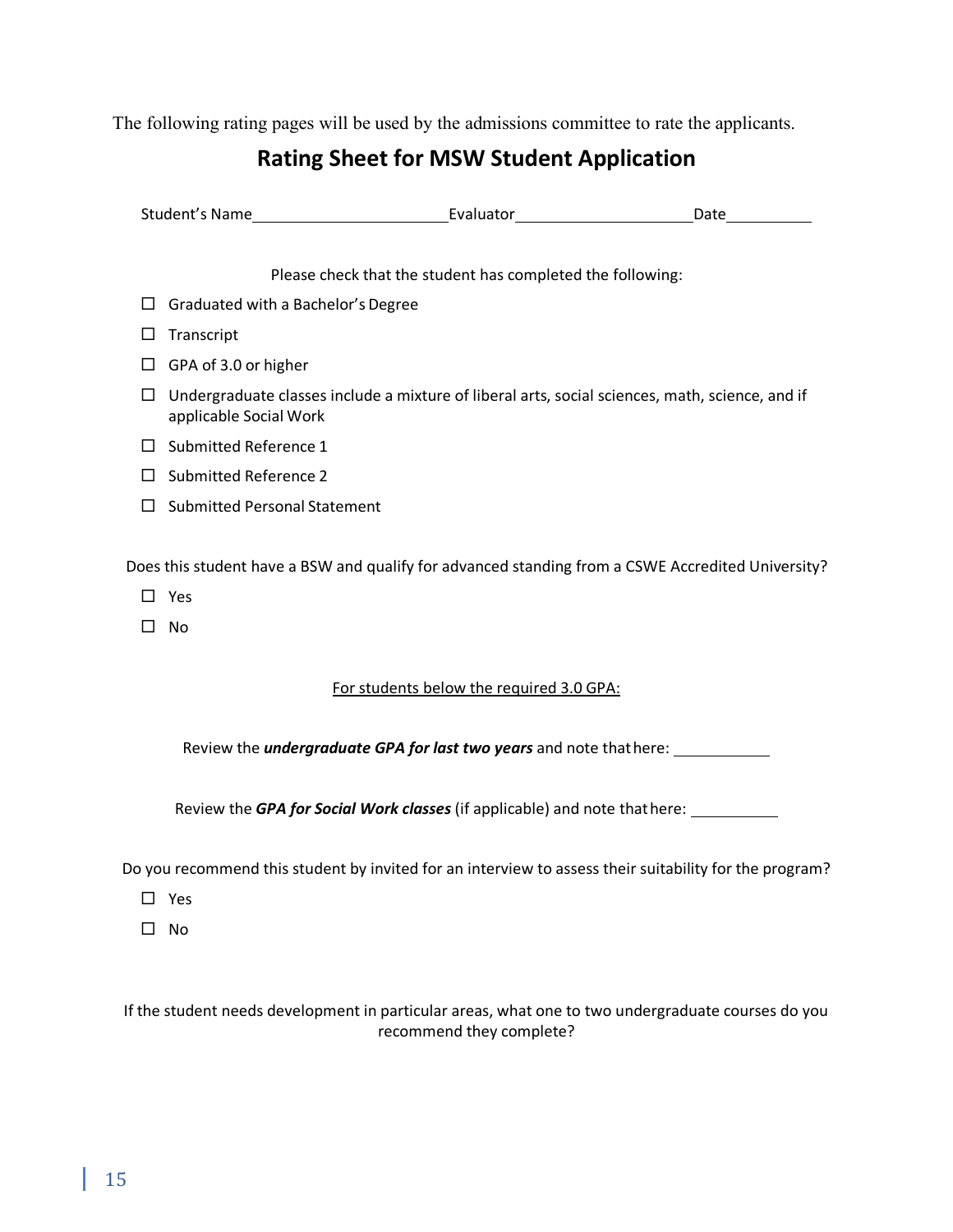## Rate the applicant references:

|               | <b>Not</b><br><b>Suitable</b> | <b>Minimally</b><br>Suitable | Suitable | <b>Very Suitable</b> | <b>Exceptionally Suitable</b> |
|---------------|-------------------------------|------------------------------|----------|----------------------|-------------------------------|
| Reference One |                               |                              |          |                      |                               |
| Reference Two |                               |                              |          |                      |                               |

## Rate the applicant personal statement:

|                                   | <b>Highly Adept</b>                                                                                                                               | Proficient                                                         | <b>Developing</b>                     |
|-----------------------------------|---------------------------------------------------------------------------------------------------------------------------------------------------|--------------------------------------------------------------------|---------------------------------------|
|                                   | (3)                                                                                                                                               |                                                                    | (1)                                   |
|                                   |                                                                                                                                                   |                                                                    |                                       |
| <b>Interest in Social Justice</b> | Social justice issues are                                                                                                                         | Social justice issues are                                          | Social justice issues                 |
| Identifies social justice         | identified with depth                                                                                                                             | identified clearly                                                 | are identified but                    |
| issue(s) relevant to Social       | and nuance                                                                                                                                        |                                                                    | not fully explained                   |
| Work practice                     |                                                                                                                                                   |                                                                    | or lack clarity                       |
|                                   |                                                                                                                                                   |                                                                    |                                       |
| <b>Commitment to Service</b>      | Deep commitment to                                                                                                                                | Commitment to service                                              | Commitment to service                 |
| Expresses a commitment            | service is evident                                                                                                                                | is evident                                                         | is mentioned briefly                  |
| to the service mission            |                                                                                                                                                   |                                                                    |                                       |
| of Social Work practice           |                                                                                                                                                   |                                                                    |                                       |
|                                   |                                                                                                                                                   |                                                                    |                                       |
| <b>Critical Thinking</b>          | Explores the question or                                                                                                                          | Explores question or                                               | Does not fully explore                |
| Poses question/topic              | problem thoroughly and<br>substantively. Recognize                                                                                                | problem in an adequate or<br>fitting manner; however,              | the problem or<br>recognize important |
| or identifies problem;            | complexity or multiple                                                                                                                            | there may still be a few                                           | complexity within an                  |
| explores/analyzes                 | aspects of the issue. May<br>challenge sanctioned ideas                                                                                           | areas where writer does<br>not fully address the                   | issue. Conclusions may<br>be missing, |
| question or problem;              | or recognize underlying                                                                                                                           | complexity of the issue.                                           | unsupported, or                       |
| arrives at insightful             | oppositions.                                                                                                                                      | Conclusions follow the                                             | incomplete.                           |
| or unique conclusion              | Ultimately, articulates an<br>insightful, thoughtful<br>position or conclusion<br>directly resulting from<br>exploration of the issue at<br>hand. | analysis, with few lapses,<br>and are generally well<br>supported. |                                       |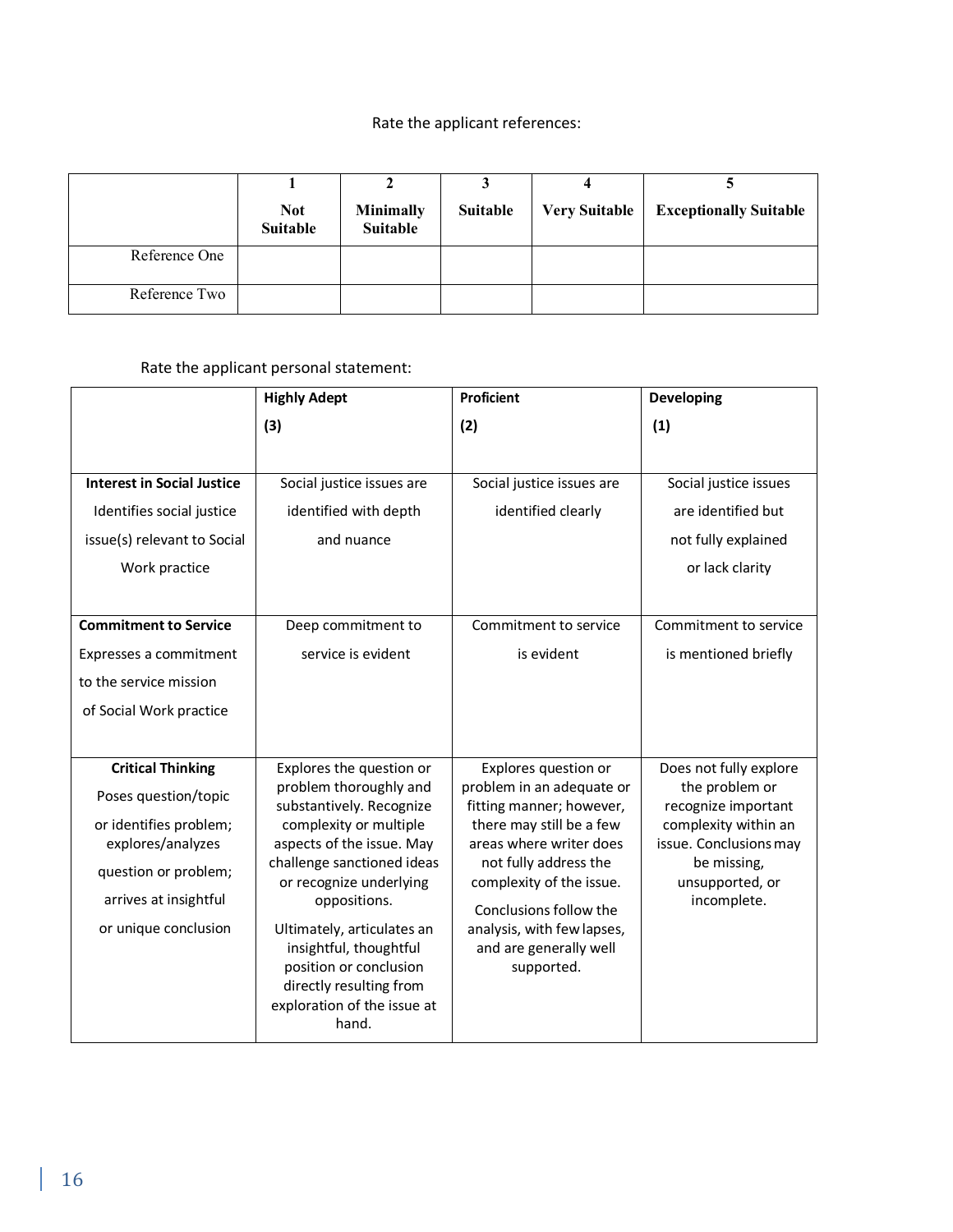| <b>Writing Skills</b><br>Uses appropriate<br>grammar and mechanics                | Work is free from<br>substantial and repetitive<br>errors in grammar, usage<br>and mechanics.                         | Work is generally free<br>from substantive and<br>repetitive errors in<br>grammar, usage and<br>mechanics    | Persistent errors in<br>grammar, usage and<br>mechanics. These errors<br>interfere with effective<br>communication.                                                                                               |
|-----------------------------------------------------------------------------------|-----------------------------------------------------------------------------------------------------------------------|--------------------------------------------------------------------------------------------------------------|-------------------------------------------------------------------------------------------------------------------------------------------------------------------------------------------------------------------|
| <b>Professionalism</b><br>Demonstrates formality<br>and appropriate<br>disclosure | Exemplifies formal,<br>academic writing tone.<br>Personal disclosure is<br>relevant, appropriate and<br>professional. | Demonstrates formal,<br>academic writing tone.<br>Personal disclosure is<br>appropriate and<br>professional. | Does not demonstrate<br>formal, academic writing<br>tone.<br>Uses slang,<br>colloquialisms or other<br>inappropriate language.<br>Personal disclosure is<br>excessive and/or<br>unprofessionally<br>communicated. |

Recommendation (based on total score of from references and essay):

Accept (16-25)

Discuss (9-15) \_\_\_\_\_\_\_\_\_\_

Reject (8 and below)

Signature

When a student does not meet the criteria but the committee can see improvement in the student's undergraduate work (proof of strong performance in last two years of undergraduate work or a willingness to take some undergraduate classes to improve their GPA), the committee may accept them with contingent conditions. The chair will alert the admissions counselor. They will receive a provisional acceptance which will state they must develop and retain a 3.0 GPA while in the Master's program, and/or they must take one or two undergraduate classes of the committee's choosing and obtain a B grade, and/or they may be told that they are required to work with the Center for Academic Achievement (CAA). They will then receive a letter from the chair again stating what they must do to be accepted and encouraging them to come for an interview.

When applicants meet the criteria, the chair will alert the admissions counselor and will send the University Official Letter of acceptance. The chair will follow with a welcome and give details about orientation and letting them know they are welcome to come to campus to meet the faculty.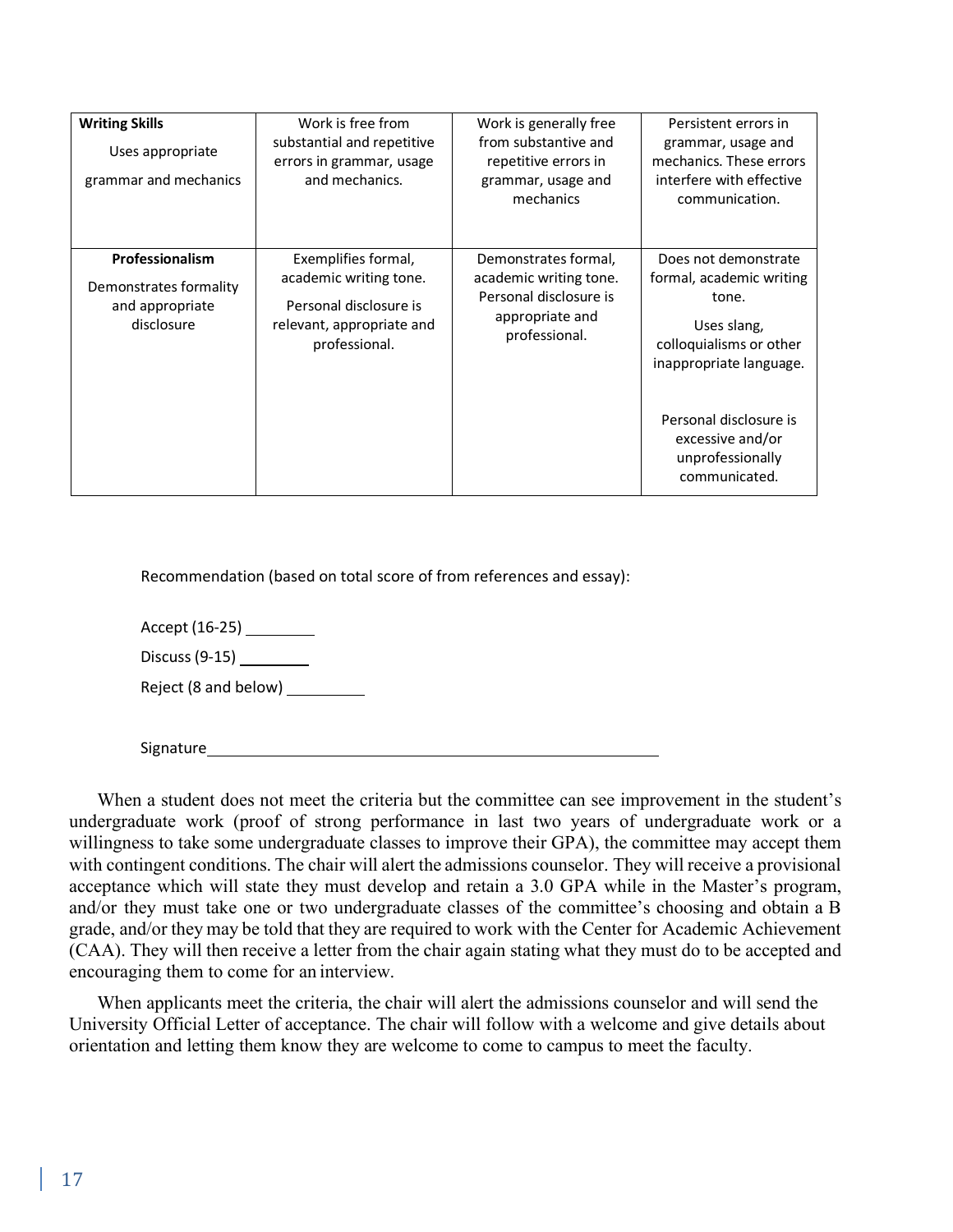## **Program Policies and Procedures**

#### **The program describes policies and procedures for awarding Advanced Standing.**

All applications will be analyzed by the Social Work Admissions Committee following the criteria listed for advanced standing. (Earned a BSW from a CSWE accredited undergraduate program, a GPA of at least a 3.0). The Social Work Admissions Committee will determine if the student is to be accepted (unconditionally or with conditions), and if the student will be admitted with advanced standing. If the students meet the criteria for advanced standing the admissions counselor will be notified, and the acceptance letter will reflect that the student has been accepted into the MSW program with advanced standing. The Chair will meet (in person or by phone) with newly accepted students to discuss the advance standing requirements and the program. This and all future references to degrees from social work programs accredited by CSWE, include degrees from CSWE-accredited programs or recognized through CSWE's International Social Work Degree Recognition and Evaluation Service, or covered under a memorandum of understanding with international social work accreditors:

#### **3.1.4 The program describes policies for transfer of credits**.

The University Graduate Transfer Credit policy is:

Up to twelve credits may be accepted for graduate credit by Carlow University at the discretion of the MSW program director. Acceptance of transfer credits is specific to each program. Credits must:

- 1. Be comparable or complimentary to the Carlow University program
- 2. Indicate a grade of B or higher.

Some programs require that credits must have been earned no more than five years prior to enrollment in a Carlow University graduate program.

The MSW program follows the University guidelines in numbers (1) and (2) listed above. We will accept up to 12 transfer credits (within the University Guidelines), we will not however transfer Field credits or the advanced direct practice colloquium or the advance macro practice colloquium.

#### **The program submits its written policy indicating that it does not grant social work course credit for life experience or previous work experience. Including how the program informs others of this policy.**

The program does not grant social work course credit for life experience. This will be written in the educational policy in the student handbook, the Social Work section on the Carlow University website, and on the program application. In each instance it will say that Social Work does not grant course credit for life experience or previous work experience.

#### **The program describes its academic and professional advising policies and procedures.**

Upon acceptance, each student will have the opportunity to meet with an MSW faculty member. At the beginning of each school year students will meet with faculty as a group at a mandatory orientation meeting. By the end of the meeting all new students will have been assigned a faculty advisor in their concentration and have made decisions about their upcoming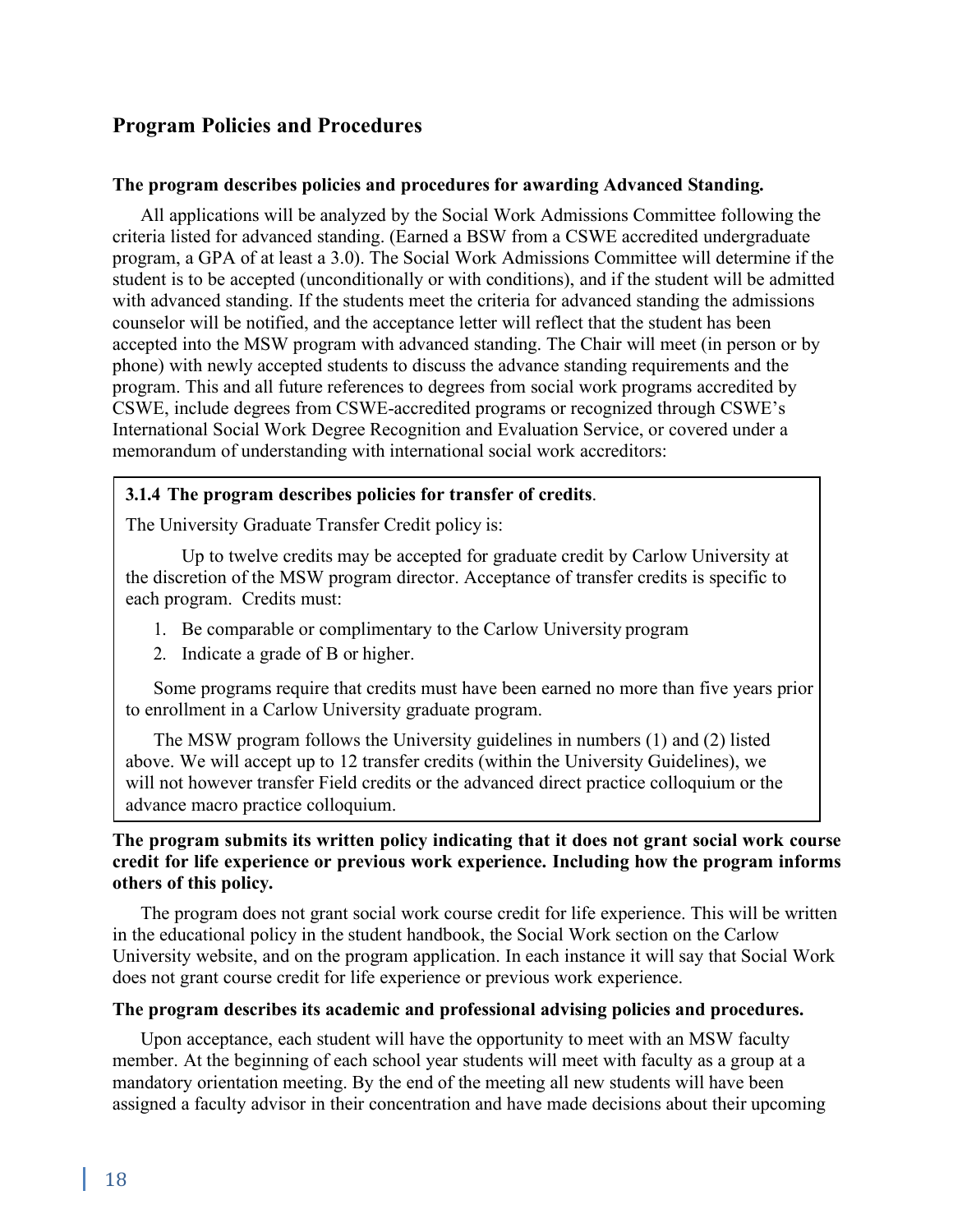terms. The MSW director assign faculty advisors according to the student's interest in topic. Students meet with their advisor (in person or by telephone) at least once per term during the program. Typically, the advisor will advise the student until he/she completes the program. The advising ratio is 12:1 student to faculty. The advising policy is consistent across all program format options including the on-campus program format and the low-residency/hybrid program format and with future online courses.

## **The program submits policies and procedures for evaluating students' academic and professional performance (grievance, evaluation academic and professional performance).**

The *University Catalog* contains the standards and policies for academic probation and academic suspension. Conditions of warning, probation, and suspension are identified in the *University Catalog* and in the notification to the student. Conditions for reentry also appear in the *University Catalog*. The information that follows is more specific to the Social Work Program and can be found in the *Social Work Handbook.*

If a student's actions and/or conduct (professional performance) are in violation of the NASW Code of Ethics, the incident and the behavior will be documented in the student's file. If a student has a third violation, the student may be dismissed from the Social Work Program.

If a student is discontinued for non-academic reasons, he/she will have the right of appeal and due process. The student may file an appeal using the grievance process per the University Catalog

## **CSWE 3.1.7:** *The program submits its policies and procedures for evaluating student's academic and professional performance, including grievance policies and procedures. The program describes how it informs students of its criteria for evaluating their academic and professional performance and its policies and procedures for grievance.*

The MSW program is responsible for providing the education, training experiences, and information that will guide student learning toward earning an MSW degree. The program prepares students for the social work profession through coursework, skill building labs, and field education. It is also the responsibility of the MSW faculty to model professional behavior and performance.

MSW students are expected to familiarize themselves with the NASW Code of Ethics, and to utilize relevant aspects of the Code in their course work and in class discussions. MSW students are informed of this during a mandatory orientation session at the start of the program and to adhere to professional behavior and performance standards accordingly. In addition, during the orientation meeting, students are informed about the criteria for course and field placement evaluation, academic standards, and about the opportunity for grievance when we discuss the MSW Student Handbook. Students are provided with an electronic copy of the *MSW Student Handbook* following orientation. Students who do not attend orientation will need to meet with her/his academic advisor (in person or via other means) to discuss the above and to receive the electronic *MSW Student Handbook*.

The Carlow University MSW program policies and procedures for evaluating student's academic and professional performance are found below. In addition to the following MSW program Academic policies, students are advised to consult with the University's Graduate Handbook for University wide policies.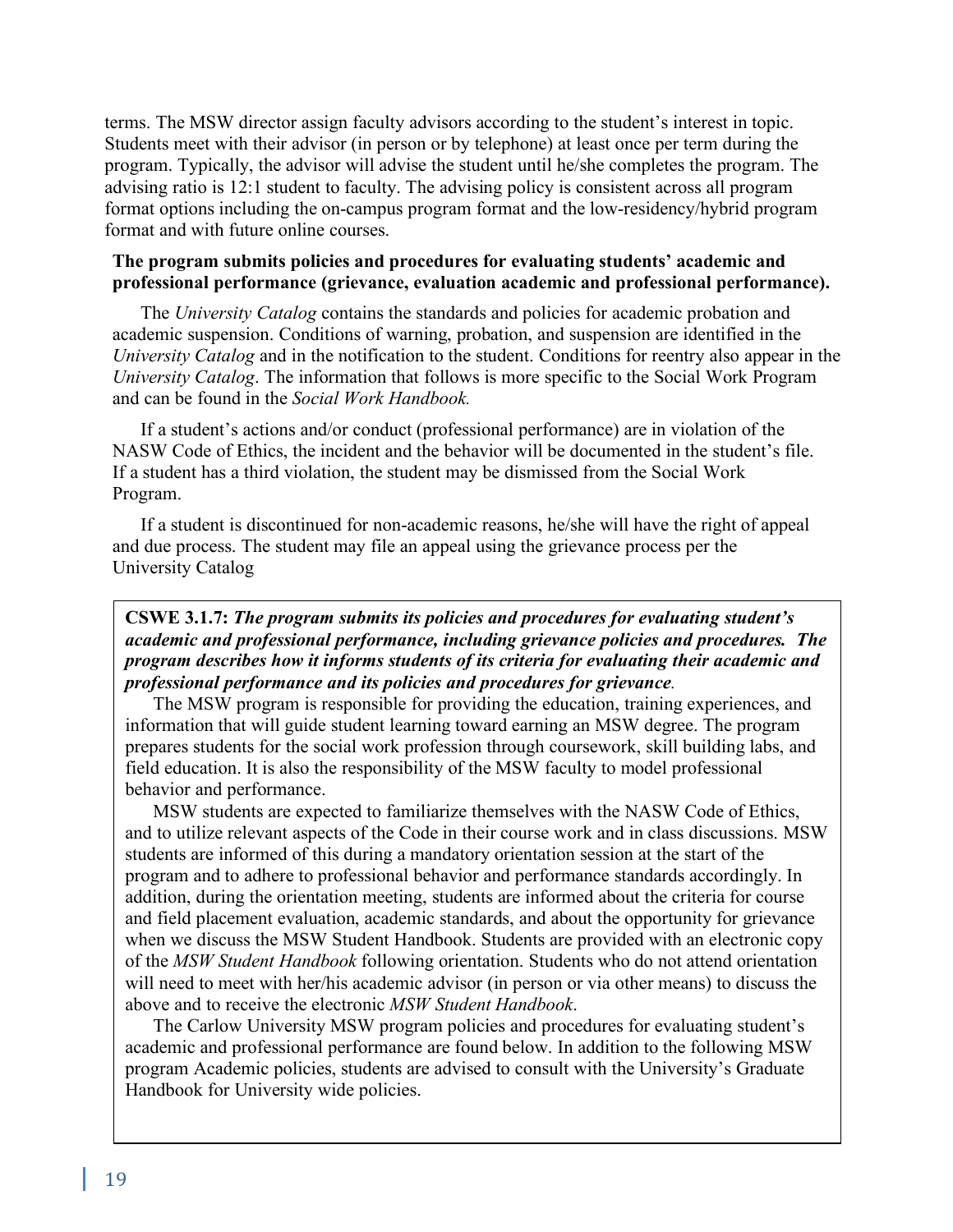## **3.1.7:** *Continued* ACADEMIC POLICIES **Academic Integrity Policy**

Carlow University aims to educate and challenge students to reach their highest potential; to that end, we guide MSW students along a path of honesty and integrity throughout their intellectual pursuits in accordance with the NASW Code of Ethics and our Mercy values.

## **Academic Misconduct Policy**

In line with the University policy, Carlow MSW program expects its constituencies to understand the various forms of academic dishonesty and to uphold the highest standards of academic integrity. Examples of academic misconduct include: Cheating on any coursework, such as (but not limited to) quizzes, tests, exams (in-class, online, or take-home), homework or other assignments, lab work, presentations, and both creative and scholarly forms of expression such as projects and papers, computer programs, artistic, musical, or any audiovisual or multimedia work, is presumed to represent a student's individual, original work (or the original work of all members of a group, in the case of group assignments). Plagiarism by the unauthorized use of copyrighted material or misrepresentation of someone else's work as one's own such as (but not limited to) quizzes, tests, exams (in-class, online, or take-home), homework or other 24 assignments, lab work, presentations, and both creative and scholarly forms of expression such as projects and papers, computer programs, artistic, musical, or any audiovisual or multimedia work.

Academic Deceit as academic misconduct in the MSW program includes the intentional use of false or altered information or the withholding of information critical to the processes of the MSW program or the University such as grade changes, course withdrawals, or other academic procedures. Academic deceit also entails providing false information or documentation with the intent to obtain an exemption, extension or exception to assignments, exams, presentations, and other coursework. In addition, academic deceit involves signing other students into classes or on group reports. Fabrication of Data Fabrication of data involves the use of distorted data through either falsification or fabrication, or any sort of forgery or unsanctioned use of documents for research or other coursework.

Interference with other students' learning or achievement is considered a violation of academic integrity through the interference with the classroom learning or scholarly products of other students. Examples include, but are not limited to: sabotaging (including failing to contribute to) group projects, skill lab sessions, disrupting in-class work including tests and quizzes, role play during skill labs or courses, altering computer files or online posts, or making educational materials such as equipment or texts unavailable to others.

## **Course Material Sharing Policy**

The copyright law states that the creator of an original work has the exclusive right to use or distribute said work. All course material, including but not limited to presentation slides, lecture notes, handouts, audio or video recordings, syllabi, assignments, problem sets, quizzes, tests, and exams, are the property of the instructor who developed them, the University that commissioned the work, or the publisher of the original content (such as textbook publishers). Students may use this material for their own learning and for discussion with other students in the class.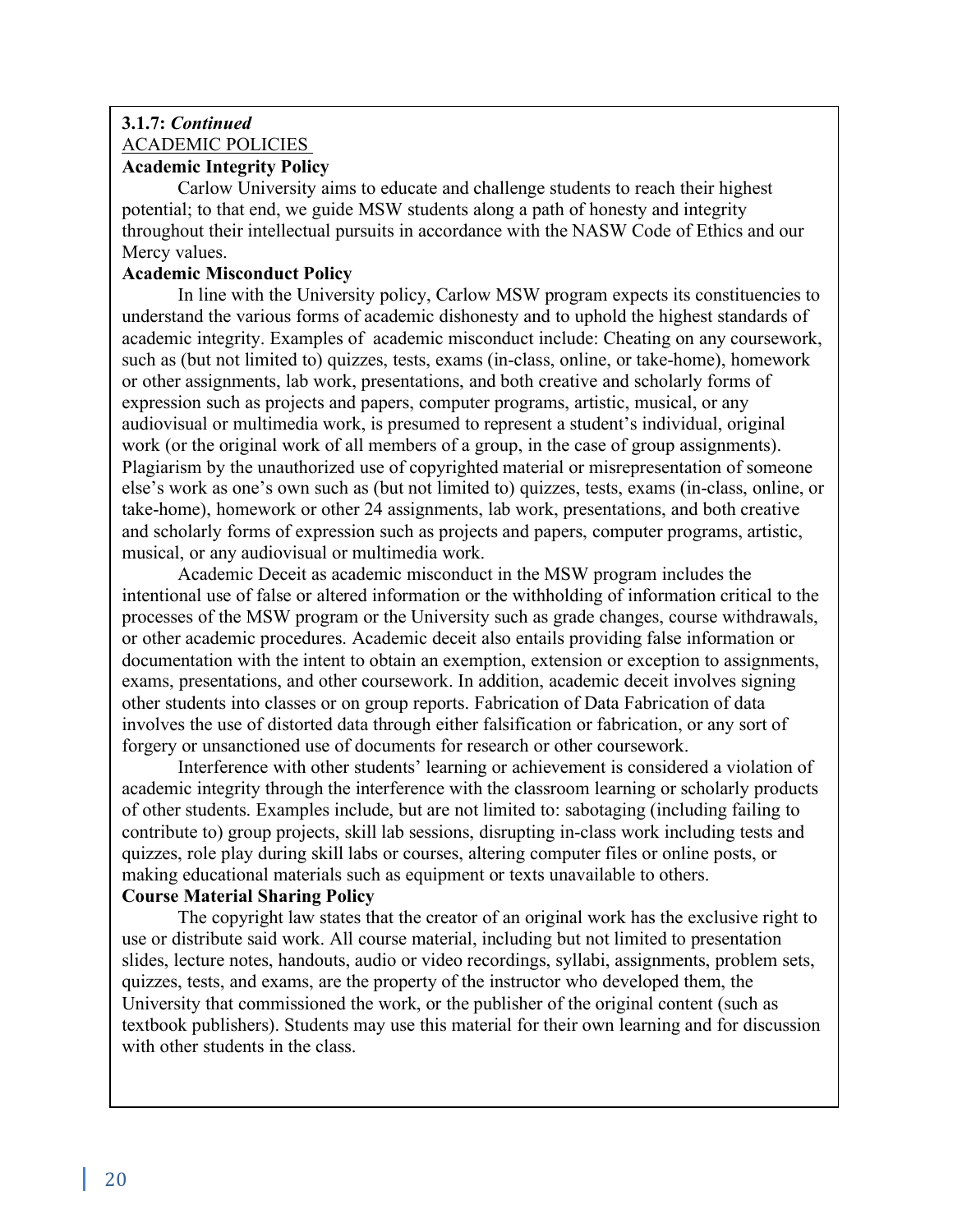The following are not permissible uses of course material and constitute violations of Carlow University's and the MSW Program Academic Integrity Policy:

• Unauthorized redistribution of the material, such as uploading it online for others to access.

• Posting of any material for the purpose of helping other students gain an unfair advantage in a course.

• Unauthorized access of material posted by others for the purpose of gaining an unfair advantage in a course.

Original course notes and papers written by students are their own intellectual property. However, students should be aware that sharing such material may result in misuse by other students, such as plagiarism.

#### **Violations of Academic Integrity**

In unity with University policy, if academic misconduct is suspected, the Social Work faculty member should contact the University Office of Academic Affairs to inquire about known previous academic integrity violations by the student. If the alleged misconduct is the student's first offense, and the faculty believes the misconduct is minor or the result of an honest mistake, the faculty should contact the student within five business days of discovering the violation to arrange a meeting (the meeting may be in person or online or via electronic communication) and attempt to educate and resolve the matter with the student directly. The faculty member may impose a sanction at his/her discretion. Also, in the spirit of helping guide the student's learning process, the faculty member should refer the student to the Center for Academic Achievement, as appropriate. Once a resolution is achieved, the faculty and the student must sign an agreement detailing the misconduct and the sanction imposed to be kept on record at the University Office of Academic Affairs. This agreement is kept only as a means of tracking and is not meant to become part of a student's permanent academic record. The student may not contest the sanction or appeal to a higher level.

If the social work faculty member and the student are unable to reach a resolution, or if the student denies responsibility for the alleged academic integrity violation, the case is forwarded to the University Academic Integrity Committee for a Judicial Hearing Procedure.

## **Judicial Hearing Procedure**

If the case is referred to the Judicial Hearing Procedure, the social work faculty member will contact the Chair of the Academic Integrity Committee at least 72 hours prior to the next regular meeting of the Committee, in the fall or spring semesters, to begin the judicial hearing process. The Chair of the Committee will then officially notify the Dean of the College of leadership and Social Change, the MSW Director, the Office of the Registrar, and the Office of Academic Affairs of the pending case. The Academic Integrity Committee shall convene a Judicial Hearing Panel for the case at its next regularly scheduled meeting. The social work faculty member and the student are both expected to appear at the hearing and present their evidence in front of all parties in attendance. If the faculty and/or the student is unable to attend the hearing in person, they may present their case in a written statement to be provided to the Chair of the Judicial Hearing Panel prior to the hearing. Barring any extenuating circumstance, the faculty is expected to attend the meeting or provide a written statement of evidence; otherwise, the case is dismissed. The faculty should also provide the Panel with written documentation of the alleged misconduct, if possible, in digital form prior to the hearing. If the student does not attend the meeting and fails to provide a written statement of his/her case, the hearing will continue with the evidence available. Only members of the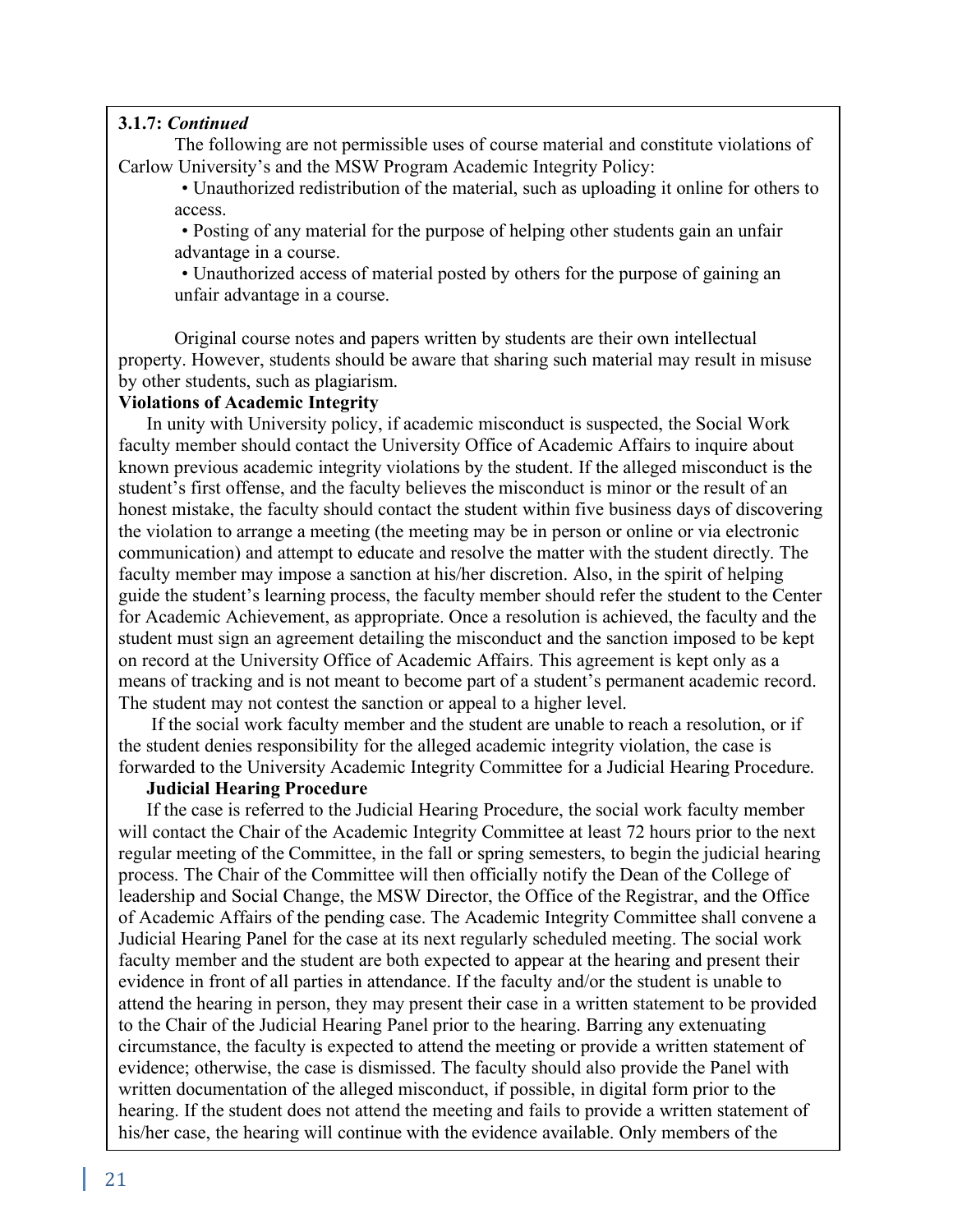Judicial Hearing Panel, the social work faculty member alleging the misconduct, the accused student, and witnesses (if applicable) may attend the hearing; no other personnel shall be permitted. If a witness cannot attend the hearing, he/she may be asked to submit a written statement as evidence. The faculty, student, and witnesses may be excused from the room during the Panel's deliberation. During the judicial hearing process, the student may not withdraw from the course. If the matter is not resolved by the final grade due date, an incomplete grade is assigned until the Judicial Hearing Panel rules on the matter. The student will not be conferred a degree or certificate if there are outstanding academic misconduct charges

If the Judicial Hearing Panel finds the student guilty of violating the academic integrity policy, the Panel will have three business days to consult with the faculty alleging misconduct for a decision on appropriate sanctions.

In collaboration with the social work faculty member, the following grade sanctions may be applied:

- Zero credit on the assignment
- Failure of the course

For serious cases of academic misconduct, the Panel may consult with the MSW program if needed, and may recommend that the Provost apply the following sanctions:

- Suspension from the University
- Dismissal from the University

In the case of suspension from the University, if the ruling occurs past the course withdrawal date, the suspension will begin at the end of the current semester so that the student will not incur financial aid penalties. If a student is dismissed from the University due to violation of the academic integrity policy, he/she cannot be readmitted to the University in the future. The Panel's ruling may be appealed through the University Judiciary Appeal procedures found in the *University Graduate Handbook.*

## **Grievance Procedure**

Formal grievance procedures have been established to provide students with a means to express concerns regarding the application of academic policies, procedures, practices, rules, or regulations of the MSW Program and the University, and a method by which concerns can be resolved. For appeal of a grade, students should consult the Grade Changes and Grade Appeals section of the *University Handbook*. The student is encouraged initially to discuss the concern informally with the social work faculty member and/or the MSW department/program chair. Students must utilize internal mechanisms for grievances before involving external counsel. General counsel is not part of the internal grievance procedure. Steps to address a concern:

1. If a student has an academic concern, she/he should present the situation to the social work faculty member in writing/email. The email must make explicit that the student is starting the grievance procedure. The faculty member will arrange an appointment as soon as possible. The faculty member will respond to the concern presented during this initial appointment within seven days of the appointment. Both parties should retain a written record of this discussion. Most matters can be settled by frank discussion of the facts.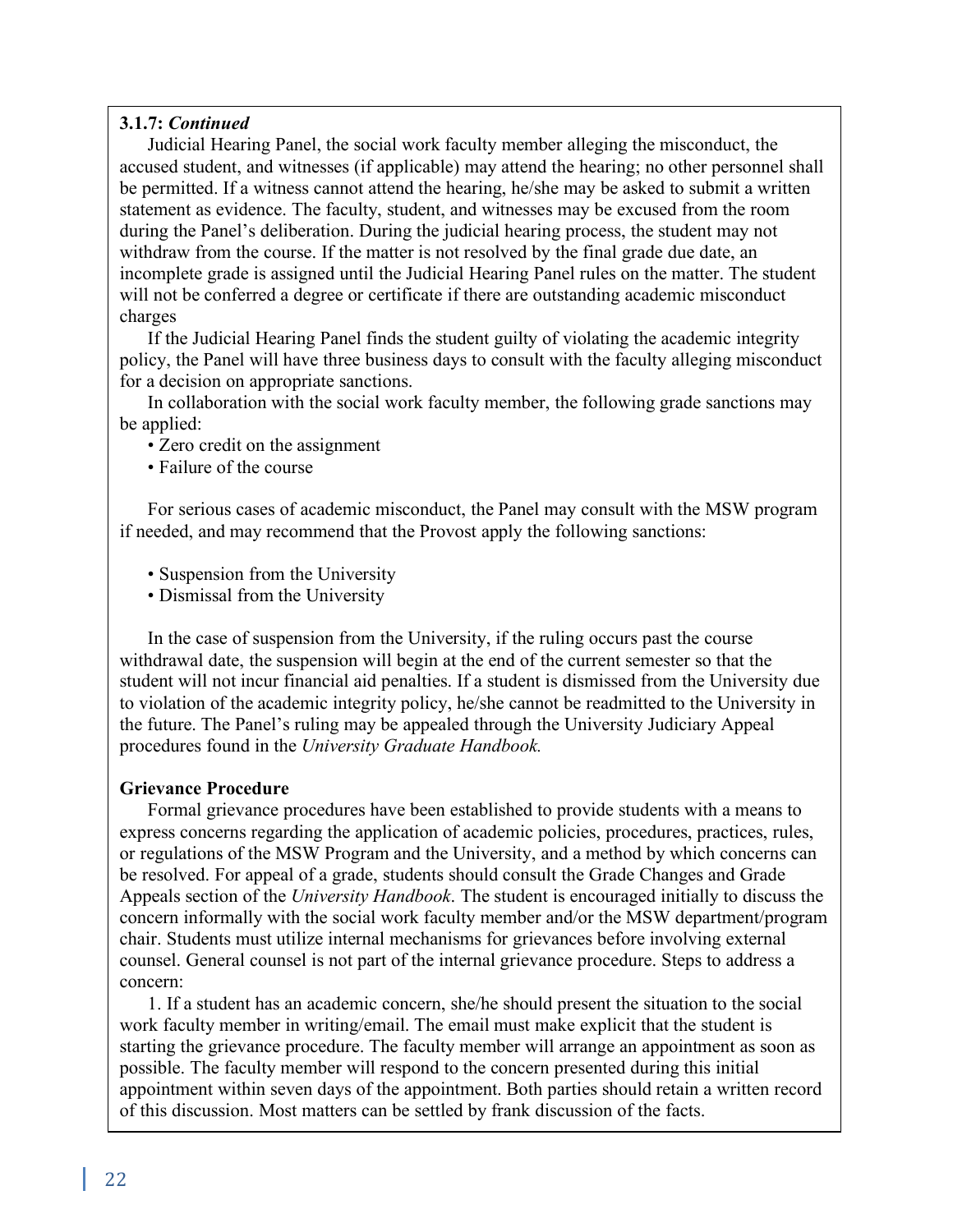2. Should the concern remain unresolved, the student will discuss the matter with the MSW department chair/program director and determine if a resolution can be mutually agreed or if a grievance process is required. This will be completed within five days of response from Step 1. In order for all facts to be carefully re-examined and evaluated, the MSW department chair will follow these procedures: a. Discuss the situation with the faculty member(s). b. Arrange to meet with the student and involved faculty together to arrive at resolutions to the situation. c. Retain written notes from each intervention.

3. Should the concern remain unresolved with the MSW department chair/program director, or if the specific concern involves the MSW department chair/program director, the student will take the concern to the College of Leadership and Social Change (CLSC) Dean. The student filing the grievance must have completed Step 1 and have documentation of the discussion. The CLSC Dean will then follow Steps 2a and b. There should be a written record of each meeting and its outcome.

4. If the grievance remains unresolved at this level and the student wishes to pursue it further, the dean will begin the process of setting up the grievance committee as described in this step. The committee will consist of five members: two students and three faculty members from within the University. One faculty member will be elected as chair of the committee and will vote only to break a tie. Student members will be drawn from the pool of graduate students when a grievance is filed by a graduate student. Faculty members will be drawn from other graduate departments. The student and faculty members may each request the removal of any one member of the pool of eligible members.

5. Both parties will be informed of the status or resolution of the grievance at each step of the process. If either party remains unsatisfied with the decision of the committee, the dean will notify the provost that there is dissatisfaction with the decision. The provost shall make a final determination.

## **Professional Performance in Field Placement**

Student professional performance in the MSW program will be reviewed and evaluated on a continual basis by department faculty and Field Placement faculty. Field Placement courses include the Field Placement conducted at an agency off campus and the student is evaluated by a field instructor/ supervisor. The Field Seminar course is taught and evaluated by an MSW faculty member. Both the field placement and the field seminar must receive a letter grade of B- or above. For a student to receive a passing grade for these courses the following must be achieved.

- 1. In order to be eligible to pass Field Placement students need to achieve a final grade of a B- or above. This equates to scores of mostly 4-5 on each domain of the Field Instructor Evaluation rubric and they must complete the required number of field hours for the placement.
- 2. Student must pass the Field Seminar course with a grade of B- or above.
- 3. Students must have all hours for internship recorded and verified by the field instructor with distinction between direct vs. indirect hours clearly listed for all students regardless of practice specialization. All students must receive and document one hour of supervision per week of the semester at the field placement site and one hour of group supervision during the field seminar course for the duration of the semester.
- 4. Students must adhere to and follow the requirements as outlined in the Field Handbook.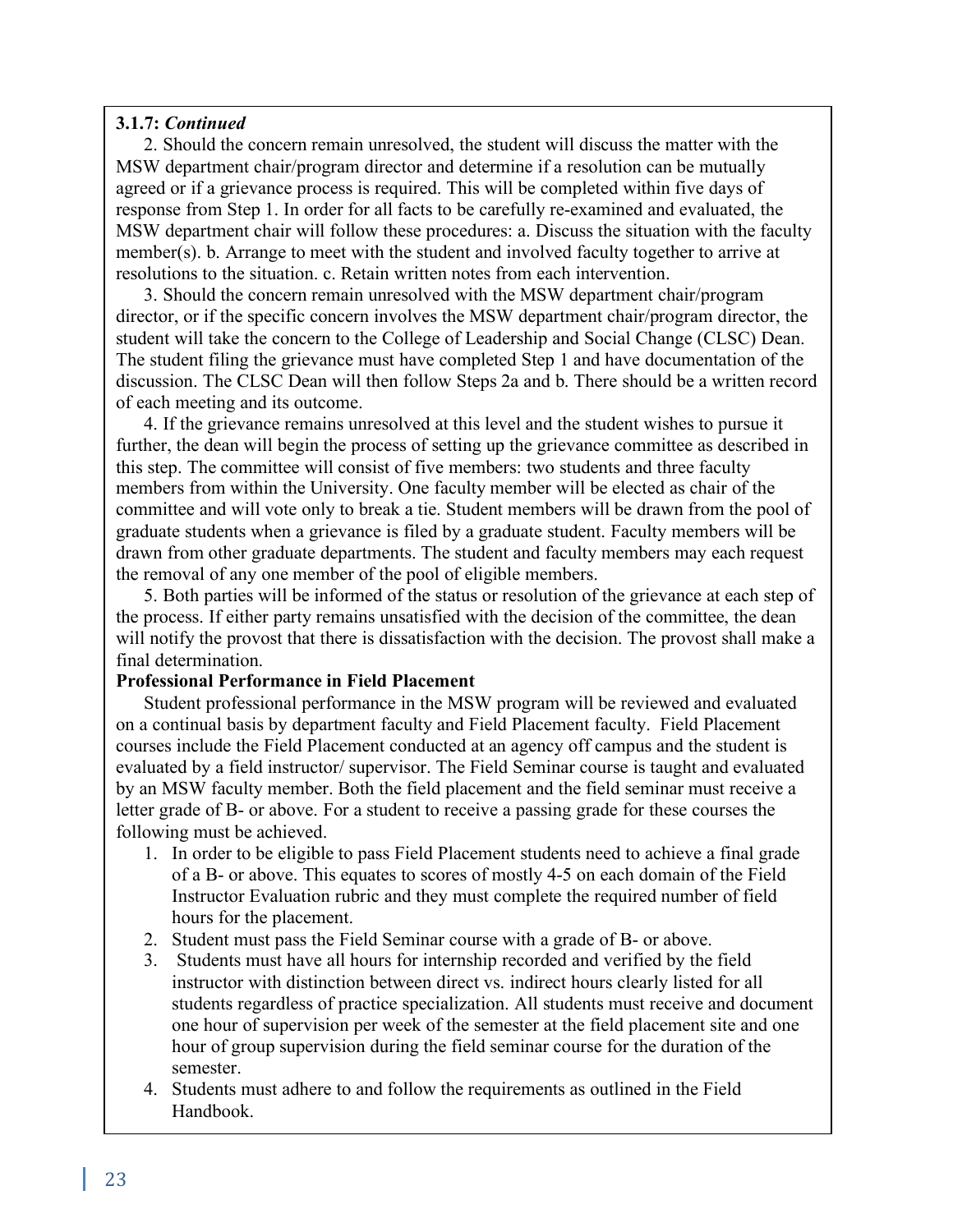Students that do not satisfactorily complete these objectives will not be given a passing grade for this course. Students who do not pass this course, whether due to clinical or academic concerns, will receive an "F" and must retake the course at their expense, paying full tuition fees. In addition to the expense, retaking the course will delay the student's anticipated start of internship by a minimum of one term. The hours completed during the term the student receives the "F" will not count toward their completed field experience hours.

## **Ethical Behavior, Remediation, and Dismissal**

Students are required to adhere to the NASW Code of Ethics in class and at field placement, as well as state and federal laws surrounding the practice of social work, including both HIPPA and FERPA. Ethical or legal violations may result in a verbal or written reprimand or even dismissal from the program.

A student may be dismissed from field placement for improper conduct. If for any reason the agency determines that a student's conduct is inappropriate or that the student has violated the NASW Code of Ethics, the field supervisor should notify both the student and the field director immediately by telephone and in writing/email. At this point, the student may be asked to discontinue field placement until a full evaluation of the incident can be completed by the field director. The outcome may vary based on the evaluation. If incidents are considered minor, consultation with the faculty field director for remediation should be made. Remediation can be a verbal (with documentation) or a written attempt to help correct a problem and help students be successful on placement, similar to a professional development plan that you may have experienced at your place of employment. It typically starts with a concern being presented by a faculty instructor or field instructor. Concerns range from skill development (e.g., poor documentation or performance skills) to professional comportment (e.g., difficulty taking feedback) behaviors that call into question a student's suitability for the social work profession. After a formal concern has been presented, students will be asked to meet with the MSW Field Director who will have documentation of the concern. The Field Director and the student will discuss the concerns and collaborate on the creation of a plan that will assist the student in gaining the competence students are required to demonstrate to be successful in the profession. The student will work on the Professional Development Plan (PDP) and the Field Director will follow-up on progress made.

If the incident is considered major, the faculty field director may terminate the student from the field placement course with a grade of "W," withdrawal; "F," fail; or "I" incomplete; as appropriate under the terms of the University Catalog. The field director will notify the MSW program director of the incident in writing/email. A student who wishes to appeal decisions made under this policy should follow the University appeals procedure.

Depending on the on the nature and severity of the issue a student may be required to retake this semester of the course. Students who do not satisfactorily complete their remediation plans will be dismissed from the program. Students do have the opportunity to grieve the decision by following the Grievance procedure. However, depending on the severity of the situation, the student may be immediately dismissed from the program without a PDP. In cases with substantial ethical or legal violations (e.g., assault of a client, serious breach of confidentiality) there may be cause for dismissal from the program without remediation.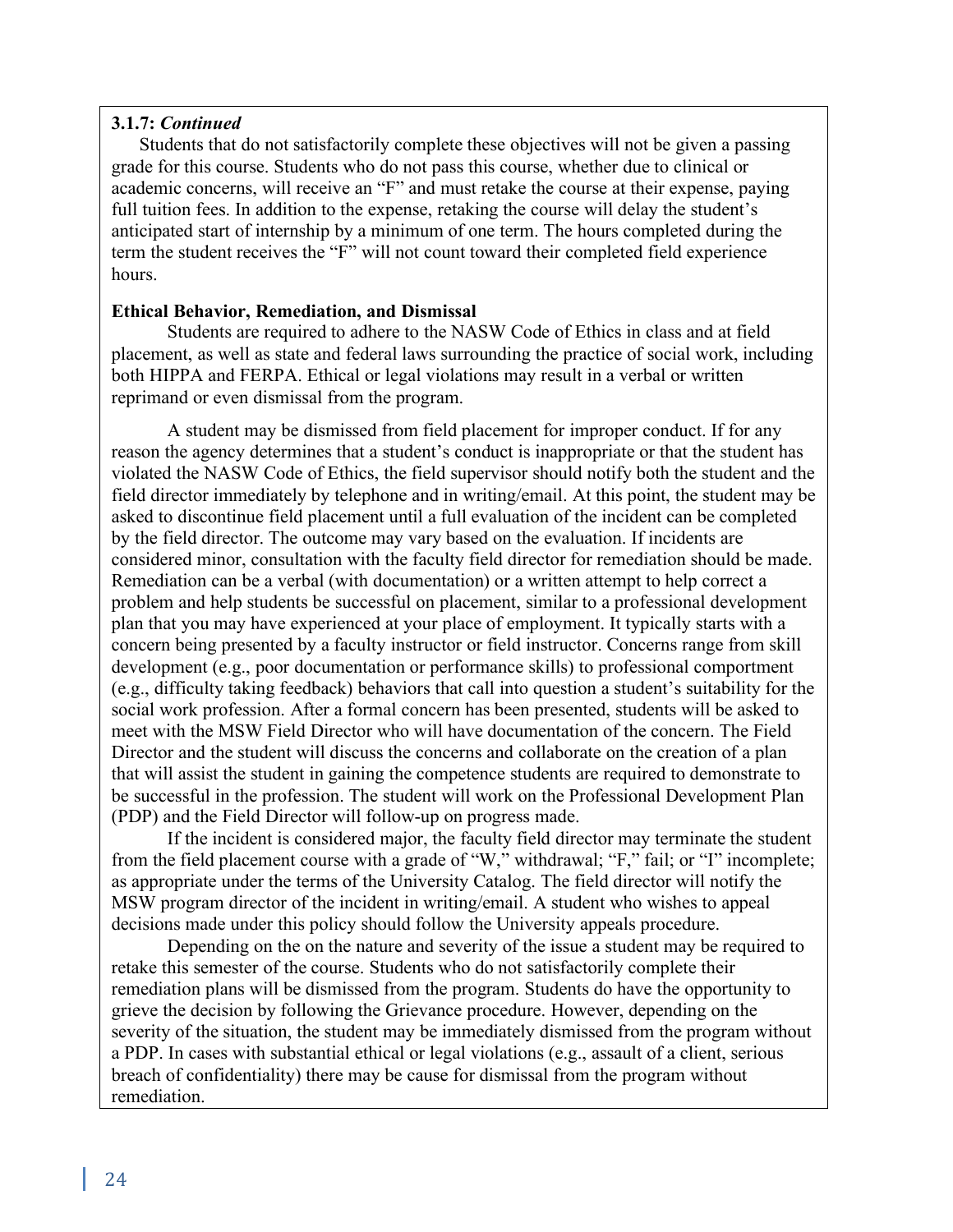#### **The program submits policies and procedures for terminating a student from the program for reasons of academic and professional performance**.

Discontinuance from the Program for Academic Reasons: A student accepted into the master's in social work program is expected to conform to all standards established by the Program and Carlow University. Failure to meet the standards listed below may result in discontinuance from the program for academic reasons:

- 1. Violation of the NASW Code of Ethics
- 2. Inability to function within the structure of organizations and service delivery systems in which the students will practice.
- 3. Failure to fulfill obligations to the Social Work Department, field agency or client, i.e., completion of required hours, coming to class or agency in a timely manner, adhering to dress code, meeting deadlines, completion of goals and referrals for client.
- 4. Illegal or criminal behavior or record which would preclude social work certification or licensing.
- 5. Inability to demonstrate effective use of interpersonal skills necessary for developing a solid worker/client or worker/peer relationship, i.e. attitude free of judgment, communicate with respect, allowing self-determination, empathy.
- 6. Personal issues which inhibit one's ability to meet performance standards, i.e., attitude free of judgment, communicate with respect, allowing self-determination, empathy.
- 7. Failure to demonstrate professional conduct which shows respect for human diversity.
- 8. Failure to maintain professional boundaries, i.e., over-identification, exploitation of client, sexual relations, extreme self-disclosure.
- 9. Failure to engage in self-evaluation and inability to accept constructive feedback and supervision.
- 10. Inability to express thoughts in written and/or oral form.

Final authority regarding continuance in the Social Work Program rests with the Social Work Director in consultation with the student's advisor who may also consult other faculty and staff. A discontinuance decision is serious and may have a profound effect on a person's future career; therefore, allegations and unverified circumstances will not weigh into the discontinuance decision. A student may initiate a grievance procedure if there is dissatisfaction with the discontinuance decision.

A student may be dismissed from field placement for improper conduct. If for any reason the agency determines that a student's conduct is inappropriate or that the student has violated the NASW Code of Ethics, the field supervisor should notify both the student and the faculty field coordinator immediately by telephone and in writing. At this point the student may be asked to discontinue field placement until a full evaluation of the incident can be completed. The outcome may vary based on the evaluation. If incidents are considered minor, consultation with the field coordinator should be made and a meeting should be held with the student to discuss the incident and to correct the situation.

If a student is terminated for non-academic reasons, he/she will have the right of an appeal and due process. The interests of both the student and the profession will be taken into account. The appeal process would begin with the Chair of the master's in social work. If there needs to be further appeal, the students will continue to follow steps of the Carlow University appeal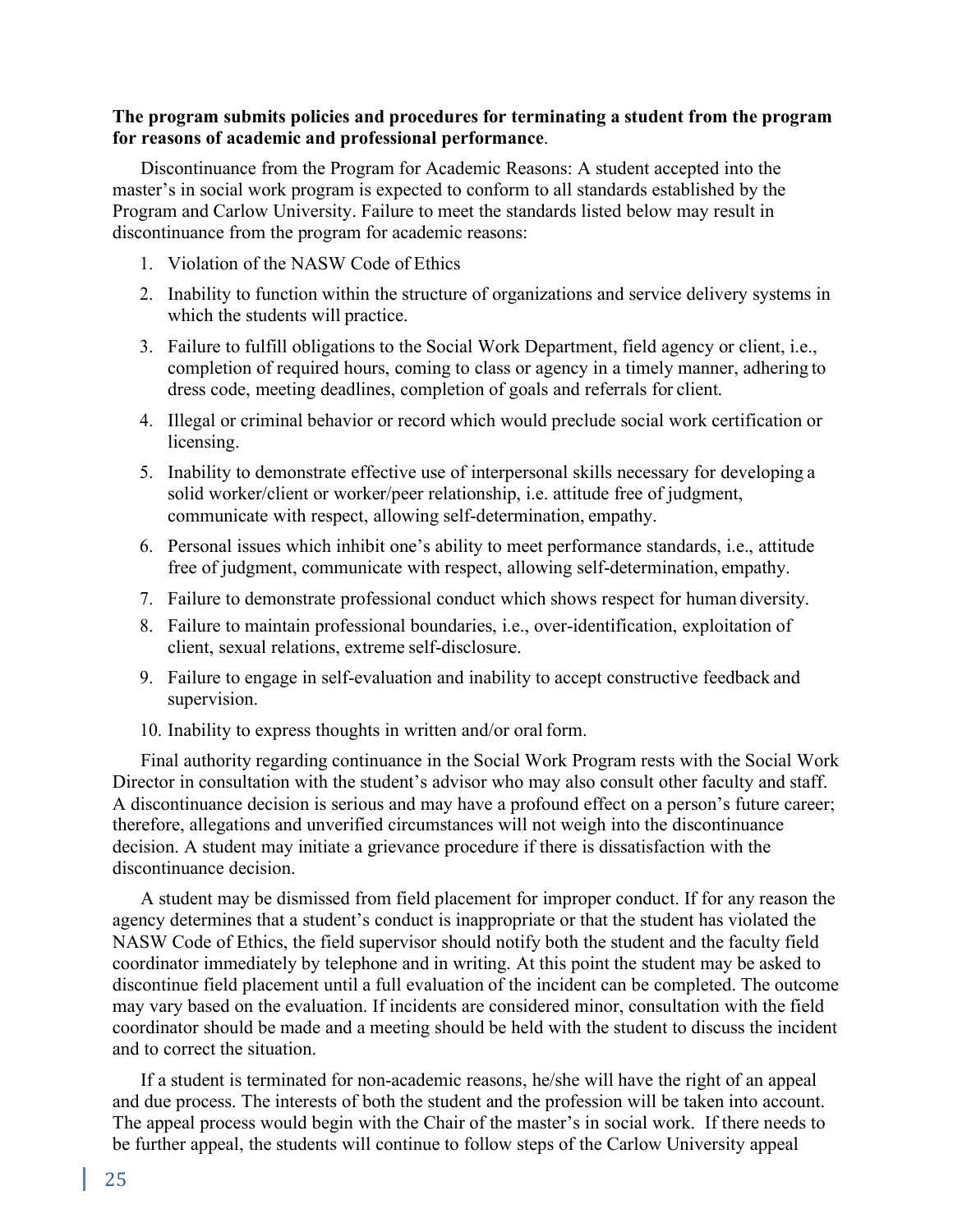process, which can be found in the *University Catalog* and the *Social Work Student Handbook.*

## **The program describes its policies and procedures specifying students' rights and opportunities to formulate and modify policies affecting academic and student affairs.**

When a problem has occurred, all efforts should be made to reach a resolution of the problem. This can be facilitated through honest, open, and assertive communication with all parties involved. However, if a resolution is not reached by informal means, a grievance procedure is available to all students. A grievance is a dispute or disagreement in regard to bias, prejudice, or unfair treatment in relation to a decision made by a faculty member. Generally, grades are exempt from grievance. If a grievance is appropriate, the following steps should be followed, per the University Catalog:

- 1. Meet with the faculty member or individual involved in an attempt to resolve the dispute informally.
- 2. Discuss concerns with the Academic Adviser.
- 3. Meet with the Department Chair.
- 4. If further action is necessary, a meeting should be scheduled with the Academic Dean. If an agreement is not reached at this point, the student must document the nature of the grievance, recommend a possible solution, and file it with the Department Chair in 30 days of the grieved action. This document must be signed and dated with copies forwarded to all parties involved. The Academic Dean shall respond to the documented grievance within a 10-day period.
- 5. If the student continues to be dissatisfied with the findings of the Academic Dean, a meeting to discuss the grievance should be scheduled with the Provost.

## **3.1.9: The program describes its policies and procedures specifying students' rights and responsibilities to participate in formulating and modifying policies affecting academic and student affairs**.

Carlow University maintains a focus on student success and degree completion. To that end, students are encouraged to review, make suggestions, and advocate for MSW program policies that enhance their overall well-being and success. To ensure that students have a voice, an MSW student will be appointed to attend a designated student portion (generally 30 minutes) of all MSW faculty meetings either in person or by phone. During these meetings we will discuss issues and concerns with faculty and will have a voice in policy development. This student in turn will be responsible for sharing updates, holding policy development discussions with the MSW student body at Graduate Social Work Club (GSWC) meetings, and to bring ideas and suggestions back to faculty for policy and program changes.

Another way that students participate in formulating and modifying policies is the Graduate Social Work Club (GSWC) which is the voice and vehicle for student involvement in the MSW program. This also aligns students with other graduate student organizations. Students in the organization elect officers for the organization and will receive a small budget from the University Student Government Association (SGA).

In the College for Leadership and Social Change, where the MSW program is housed, it is the policy to involve students in the process when new faculty members are being interviewed for new hires. Students are invited and encouraged to attend the teaching demonstrations and lunch meetings with candidates. At the end of teaching demonstrations,

students complete the same rating forms used by faculty to evaluate the candidates. Students the candidates. S